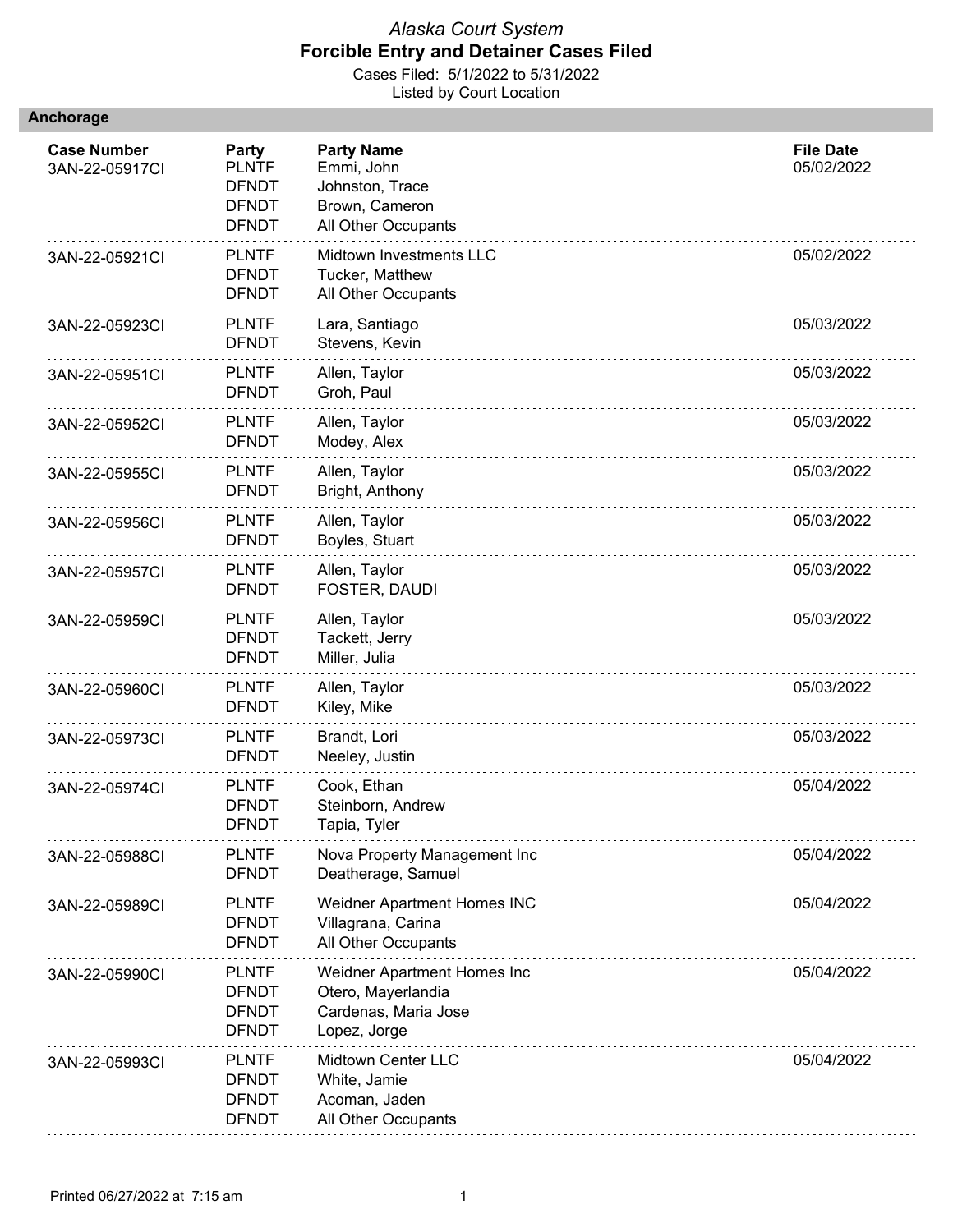| Anchorage |  |  |  |  |
|-----------|--|--|--|--|
|           |  |  |  |  |

| <b>Case Number</b> | Party                                                                        | <b>Party Name</b>                                                                                                                            | <b>File Date</b> |
|--------------------|------------------------------------------------------------------------------|----------------------------------------------------------------------------------------------------------------------------------------------|------------------|
| 3AN-22-05994Cl     | <b>PLNTF</b><br><b>DFNDT</b><br><b>DFNDT</b>                                 | Midtown Center LLC<br>Kanongataa, Otoota<br>All Other Occupants                                                                              | 05/04/2022       |
| 3AN-22-05995CI     | <b>PLNTF</b><br><b>DFNDT</b><br><b>DFNDT</b>                                 | Midtown Center II LLC<br>Moody, Davis<br>All Other Occupants                                                                                 | 05/04/2022       |
| 3AN-22-06000CI     | <b>PLNTF</b><br><b>DFNDT</b>                                                 | <b>Lindfors Properties LLC</b><br>O'Halloran, Christopher Mike                                                                               | 05/05/2022       |
| 3AN-22-06002CI     | <b>PLNTF</b><br><b>DFNDT</b><br><b>DFNDT</b><br><b>DFNDT</b>                 | <b>Richmond Terrace LLC</b><br>Bekoalok, Richard<br>Bekoalok, Dawn<br>All Other Occupants                                                    | 05/05/2022       |
| 3AN-22-06022Cl     | <b>PLNTF</b><br><b>DFNDT</b><br><b>DFNDT</b>                                 | Allen, Deborah<br>Ray, Shenah<br>All Other Occupants                                                                                         | 05/05/2022       |
| 3AN-22-06023CI     | <b>PLNTF</b><br><b>DFNDT</b><br><b>DFNDT</b><br><b>DFNDT</b>                 | <b>Buyers Real Estate Property Management LLC</b><br>Adams, Brentan<br>Reder, Cecilia<br>All Other Occupants                                 | 05/05/2022       |
| 3AN-22-06024Cl     | <b>PLNTF</b><br><b>DFNDT</b><br><b>DFNDT</b>                                 | <b>Buyers Real Estate Property Management LLC</b><br>Duckett, Domenique J<br>All Other Occupants                                             | 05/05/2022       |
| 3AN-22-06025CI     | <b>PLNTF</b><br><b>DFNDT</b><br><b>DFNDT</b>                                 | <b>Buyers Real Estate Property Management LLC</b><br>Gomez, Corrin M<br>All Other Occupants                                                  | 05/05/2022       |
| 3AN-22-06026CI     | <b>PLNTF</b><br><b>DFNDT</b><br><b>DFNDT</b><br><b>DFNDT</b><br><b>DFNDT</b> | <b>Buyers Real Estate Property Management LLC</b><br>Mach, Christina J<br>Jaworski, Andrew M<br>Ford, Joseph Benjamin<br>All Other Occupants | 05/06/2022       |
| 3AN-22-06027CI     | <b>PLNTF</b><br><b>DFNDT</b><br><b>DFNDT</b><br><b>DFNDT</b>                 | Stonetown Capital LLC<br>Mccray, Terrence<br>Kronewitter, Julie<br>All Other Occupants                                                       | 05/06/2022       |
| 3AN-22-06033CI     | <b>PLNTF</b><br><b>DFNDT</b>                                                 | Rambarde Ortiz, Isaias<br>King, Violeta A                                                                                                    | 05/09/2022       |
| 3AN-22-06035CI     | <b>PLNTF</b><br><b>DFNDT</b><br><b>DFNDT</b><br><b>DFNDT</b>                 | Southwood Manor Associates LLC<br>Collins, Michael<br>Collins, Chelsea<br>All Other Occupants                                                | 05/09/2022       |
| 3AN-22-06036CI     | <b>PLNTF</b><br><b>DFNDT</b>                                                 | Weidner Apartment Homes Inc<br>Williams, Denise Ann                                                                                          | 05/09/2022       |
| 3AN-22-06037CI     | <b>PLNTF</b><br><b>DFNDT</b><br><b>DFNDT</b>                                 | Shandy, Virginia<br>Johnson, Kwam<br>All Other Occupants                                                                                     | 05/09/2022       |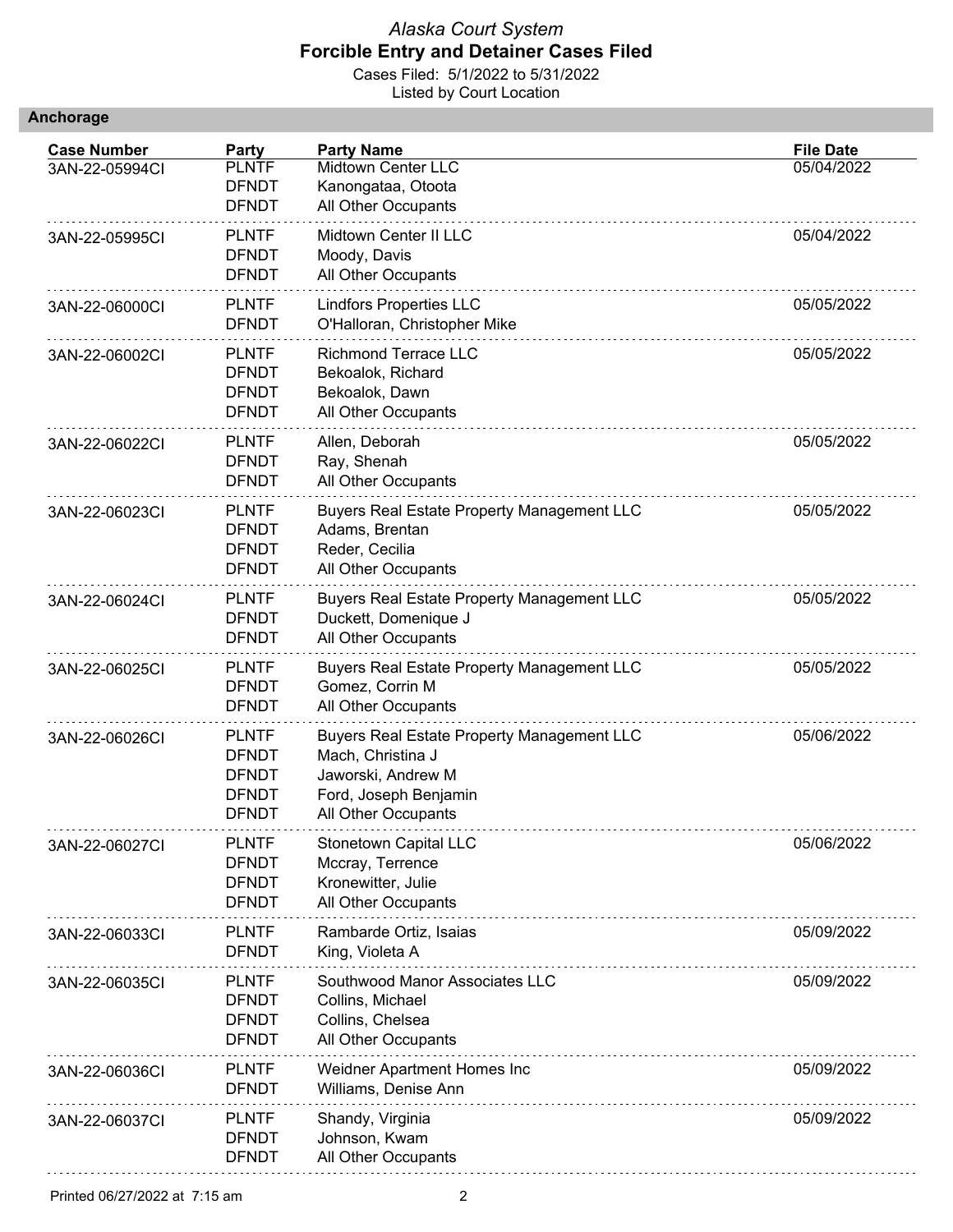|  | Anchorage |  |  |
|--|-----------|--|--|
|  |           |  |  |

| <b>Case Number</b> | Party                                                        | <b>Party Name</b>                                                                | <b>File Date</b> |
|--------------------|--------------------------------------------------------------|----------------------------------------------------------------------------------|------------------|
| 3AN-22-06040Cl     | <b>PLNTF</b><br><b>DFNDT</b>                                 | Wood, Betty E<br>Marks, Jayson W                                                 | 05/10/2022       |
| 3AN-22-06043Cl     | <b>PLNTF</b><br><b>DFNDT</b><br><b>DFNDT</b>                 | <b>Coast Property Management</b><br>Anderson, Debra<br>All Other Occupants       | 05/10/2022       |
| 3AN-22-06044Cl     | <b>PLNTF</b><br><b>DFNDT</b>                                 | <b>Mota Properties</b><br>Jones, Kerry L                                         | 05/10/2022       |
| 3AN-22-06046CI     | <b>PLNTF</b><br><b>DFNDT</b>                                 | Nova Property Management INC<br>Schriner, Terri L                                | 05/10/2022       |
| 3AN-22-06047CI     | <b>PLNTF</b><br><b>DFNDT</b><br><b>DFNDT</b>                 | Hert, Derek<br>Carp, Laura<br>All Other Occupants                                | 05/10/2022       |
| 3AN-22-06048CI     | <b>PLNTF</b><br><b>DFNDT</b><br><b>DFNDT</b>                 | Roy Briley Inc<br>Perlkins, Terry<br>All Other Occupants                         | 05/10/2022       |
| 3AN-22-06049CI     | <b>PLNTF</b><br><b>DFNDT</b><br><b>DFNDT</b>                 | Alpine NE LLC<br>Kiliona, Sina<br>Teo, Bryan                                     | 05/10/2022       |
| 3AN-22-06050CI     | <b>PLNTF</b><br><b>DFNDT</b><br><b>DFNDT</b>                 | Eagle Crest Manor LLC<br>Gonzales, Shanna Kunkel<br>All Other Occupants          | 05/10/2022       |
| 3AN-22-06065CI     | <b>PLNTF</b><br><b>DFNDT</b><br><b>DFNDT</b>                 | Vakulich, Dmitry<br>Etheridge, Rodney<br>All Other Occupants                     | 05/11/2022       |
| 3AN-22-06067CI     | <b>PLNTF</b><br><b>DFNDT</b><br><b>DFNDT</b><br><b>DFNDT</b> | <b>Benson Realty LLC</b><br>Flyum, Gage<br>Flyum, Torlend<br>All Other Occupants | 05/11/2022       |
| 3AN-22-06068CI     | <b>PLNTF</b><br>DFND I                                       | Weidner Apartment Homes Inc<br>Witkowski, Nannette                               | 05/11/2022       |
| 3AN-22-06069CI     | <b>PLNTF</b><br><b>DFNDT</b><br><b>DFNDT</b>                 | McKenzie, Ervin<br>Hammond, Johnny Lee<br>All Other Occupants                    | 05/11/2022       |
| 3AN-22-06070Cl     | <b>PLNTF</b><br><b>DFNDT</b><br><b>DFNDT</b>                 | McKenzie, Ervin<br>Phillips, Joyce<br>All Other Occupants                        | 05/11/2022       |
| 3AN-22-06072CI     | <b>PLNTF</b><br><b>DFNDT</b><br><b>DFNDT</b>                 | McKenzie, Ervin<br>Samaota, Bertha<br>All Other Occupants                        | 05/11/2022       |
| 3AN-22-06073CI     | <b>PLNTF</b><br><b>DFNDT</b><br><b>DFNDT</b>                 | <b>Jack White Real Estate</b><br>Smith, Princess<br>All Other Occupants          | 05/11/2022       |
| 3AN-22-06074Cl     | <b>PLNTF</b><br><b>DFNDT</b>                                 | Weidner Apartment Homes Inc<br>Mavaega, Isapela                                  | 05/11/2022       |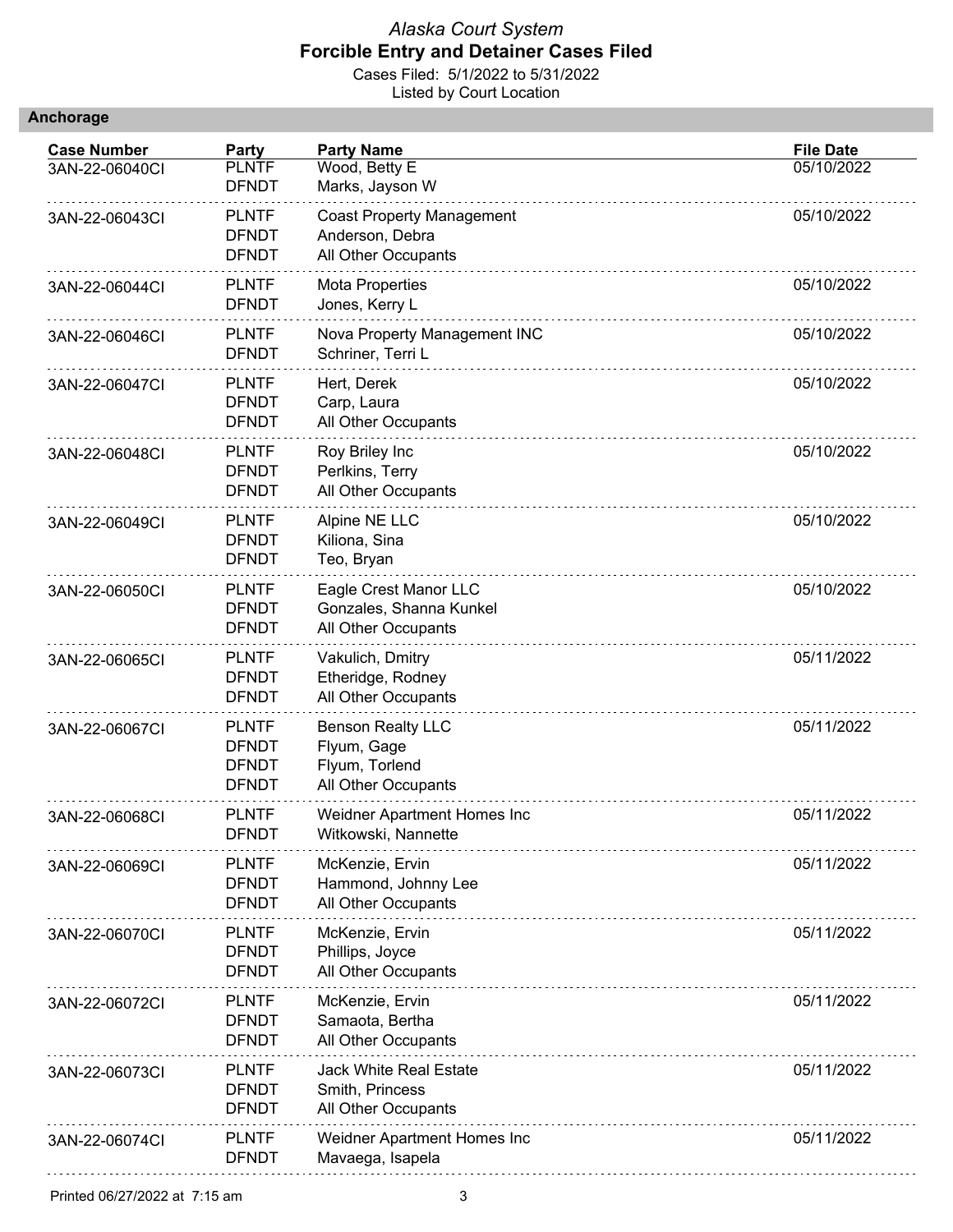|  |  | <b>Anchorage</b> |  |
|--|--|------------------|--|
|  |  |                  |  |

| <b>Case Number</b> | Party                                        | <b>Party Name</b>                                                              | <b>File Date</b> |
|--------------------|----------------------------------------------|--------------------------------------------------------------------------------|------------------|
| 3AN-22-06076CI     | <b>PLNTF</b><br><b>DFNDT</b><br><b>DFNDT</b> | <b>Benson Realty LLC</b><br>Alston, Shonda<br>All Other Occupants              | 05/11/2022       |
| 3AN-22-06086CI     | <b>PLNTF</b><br><b>DFNDT</b>                 | <b>Hailey LLC</b><br>Hughes, Brandi                                            | 05/12/2022       |
| 3AN-22-06087CI     | <b>PLNTF</b><br><b>DFNDT</b>                 | Silverina LLC<br>Hernandez, Steve                                              | 05/12/2022       |
| 3AN-22-06088CI     | <b>PLNTF</b><br><b>DFNDT</b>                 | Santillana, Paul G<br>Shawanokasik, Kristine                                   | 05/12/2022       |
| 3AN-22-06099CI     | <b>PLNTF</b><br><b>DFNDT</b><br><b>DFNDT</b> | Weidner Apartment Homes INC<br>Bonds, Jacob<br>Pipkins, Nia                    | 05/12/2022       |
| 3AN-22-06100Cl     | <b>PLNTF</b><br><b>DFNDT</b><br><b>DFNDT</b> | Weidner Apartment Homes INC<br>Stephenson, Brandon<br>Korell, Sarah            | 05/12/2022       |
| 3AN-22-06101Cl     | <b>PLNTF</b><br><b>DFNDT</b>                 | Weidner Apartment Homes INC<br>Myers, William                                  | 05/12/2022       |
| 3AN-22-06102Cl     | <b>PLNTF</b><br><b>DFNDT</b><br><b>DFNDT</b> | Weidner Apartment Homes INC<br>Fautua, Atapana<br>Taua, Jeanette               | 05/12/2022       |
| 3AN-22-06103Cl     | <b>PLNTF</b><br><b>DFNDT</b>                 | Weidner Apartment Homes INC<br>Lolagne, Ginette                                | 05/12/2022       |
| 3AN-22-06104Cl     | <b>PLNTF</b><br><b>DFNDT</b>                 | Weidner Apartment Homes INC<br>Bahr, Fred                                      | 05/12/2022       |
| 3AN-22-06105Cl     | <b>PLNTF</b><br><b>DFNDT</b><br><b>DFNDT</b> | Weidner Apartment Homes INC<br>Micelotta, Autumn<br>Sheppard, Jelani           | 05/12/2022       |
| 3AN-22-06106CI     | <b>PLNTF</b><br><b>DFNDT</b><br><b>DFNDT</b> | Somerset Pacific LLC<br>Glenn, Donald<br>All Other Occupants                   | 05/05/2022       |
| 3AN-22-06108CI     | <b>PLNTF</b><br><b>DFNDT</b>                 | MacDonald, Lynnette M<br>Lee, Adam L                                           | 05/12/2022       |
| 3AN-22-06116CI     | <b>PLNTF</b><br><b>DFNDT</b><br><b>DFNDT</b> | Nord, Derek<br>Hall, Robert<br>All Other Occupants                             | 05/13/2022       |
| 3AN-22-06117Cl     | <b>PLNTF</b><br><b>DFNDT</b><br><b>DFNDT</b> | Nord, Derek<br>Humphrey, Jermery<br>All Other Occupants                        | 05/13/2022       |
| 3AN-22-06123CI     | <b>PLNTF</b><br><b>DFNDT</b>                 | Kiguradze, Avtandil<br>Wedemeier, Anna                                         | 05/13/2022       |
| 3AN-22-06124Cl     | <b>PLNTF</b><br><b>DFNDT</b><br><b>DFNDT</b> | Overwatch Real Estate Management LLC<br>Grayboff, April<br>All Other Occupants | 05/13/2022       |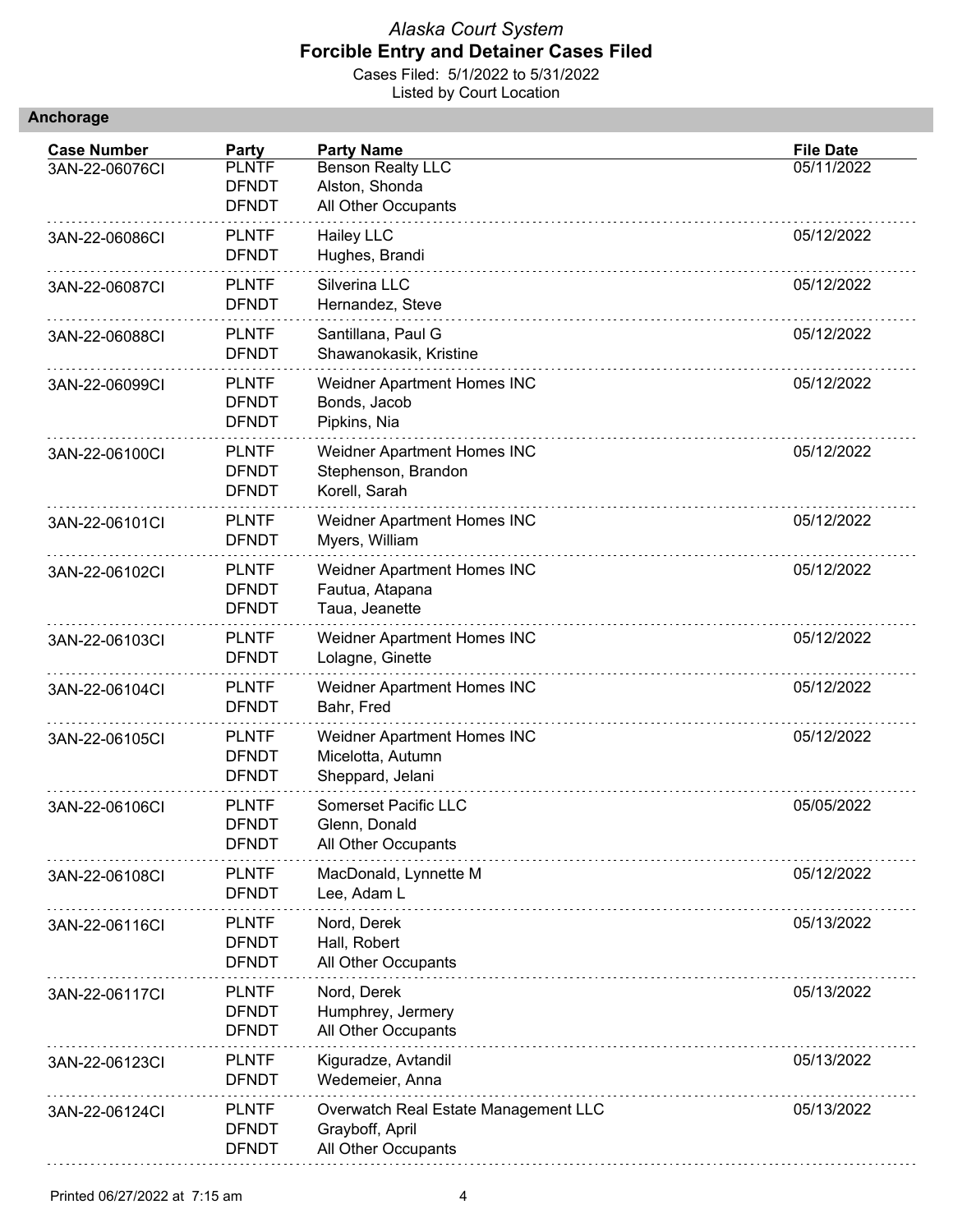| <b>Anchorage</b> |  |  |  |
|------------------|--|--|--|
|                  |  |  |  |

| <b>Case Number</b> | Party                                                        | <b>Party Name</b>                                                                           | <b>File Date</b> |
|--------------------|--------------------------------------------------------------|---------------------------------------------------------------------------------------------|------------------|
| 3AN-22-06125CI     | <b>PLNTF</b><br><b>DFNDT</b><br><b>DFNDT</b><br><b>DFNDT</b> | <b>Signature Real Estate</b><br>Bates, Kameron<br>Caldwell, Danielle<br>All Other Occupants | 05/13/2022       |
| 3AN-22-06135CI     | <b>PLNTF</b><br><b>DFNDT</b><br><b>DFNDT</b>                 | Weidner Apartment Homes INC<br>Fanene, Eric<br>Fanene, Saofai                               | 05/16/2022       |
| 3AN-22-06136CI     | <b>PLNTF</b><br><b>DFNDT</b><br><b>DFNDT</b>                 | Leon, Maria<br>Estrada, Chassity<br>All Other Occupants                                     | 05/16/2022       |
| 3AN-22-06137CI     | <b>PLNTF</b><br><b>DFNDT</b><br><b>DFNDT</b>                 | Weidner Apartment Homes INC<br>Payton, Donald<br>Payton, Sonia                              | 05/16/2022       |
| 3AN-22-06138CI     | <b>PLNTF</b><br><b>DFNDT</b>                                 | Weidner Apartment Homes INC<br>Villumsen, Preston                                           | 05/16/2022       |
| 3AN-22-06140Cl     | <b>PLNTF</b><br><b>DFNDT</b><br><b>DFNDT</b>                 | Weidner Apartment Homes INC<br>Pearson, Emon<br>Demeris, Kevin                              | 05/16/2022       |
| 3AN-22-06141Cl     | <b>PLNTF</b><br><b>DFNDT</b>                                 | Weidner Apartment Homes INC<br>Nelson, Garrett                                              | 05/16/2022       |
| 3AN-22-06142Cl     | <b>PLNTF</b><br><b>DFNDT</b><br><b>DFNDT</b>                 | Weidner Apartment Homes INC<br>Calderon, Iliann<br>Santiago, Jose                           | 05/16/2022       |
| 3AN-22-06143CI     | <b>PLNTF</b><br><b>DFNDT</b>                                 | Weidner Apartment Homes INC<br>Nukapigak, Jimmy                                             | 05/16/2022       |
| 3AN-22-06144CI     | <b>PLNTF</b><br><b>DFNDT</b>                                 | Weidner Apartment Homes INC<br>Bethea, Wanda                                                | 05/16/2022       |
| 3AN-22-06145Cl     | <b>PLNTF</b><br><b>DFNDT</b><br><b>DFNDT</b>                 | Weidner Apartment Homes INC<br>Paaga, Masausi<br>Talivaa, Vili                              | 05/16/2022       |
| 3AN-22-06146Cl     | <b>PLNTF</b><br><b>DFNDT</b><br><b>DFNDT</b>                 | Weidner Apartment Homes INC<br>Myers, Corey<br>Tretikoff, Sharon-Nena                       | 05/16/2022       |
| 3AN-22-06149Cl     | <b>PLNTF</b><br><b>DFNDT</b><br><b>DFNDT</b><br><b>DFNDT</b> | <b>Wright Services Inc</b><br>Reamer, Anne<br>Garcia, Matteo<br>All Other Occupants         | 05/11/2022       |
| 3AN-22-06151CI     | <b>PLNTF</b><br><b>DFNDT</b><br><b>DFNDT</b>                 | Petersen, David<br>Parker, Meoshia<br>Cameron, Pamela                                       | 05/16/2022       |
| 3AN-22-06167CI     | <b>PLNTF</b><br><b>DFNDT</b>                                 | Cook Inlet Housing Authority<br>Sorel, Robert                                               | 05/12/2022       |
| 3AN-22-06168CI     | <b>PLNTF</b><br><b>DFNDT</b>                                 | Cook Inlet Housing Authority<br>Richards, Linda                                             | 05/12/2022       |
|                    |                                                              |                                                                                             |                  |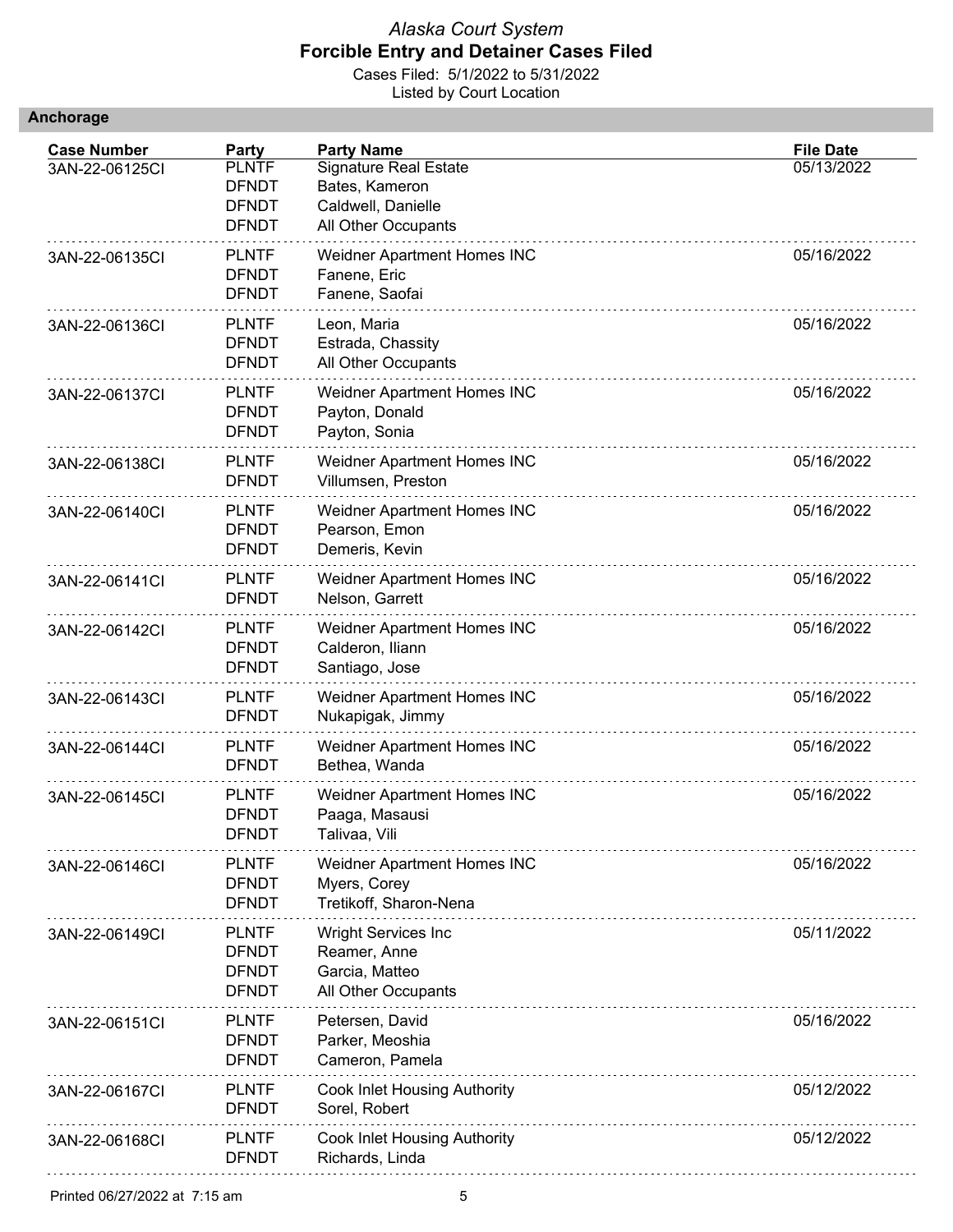|  |  | <b>Anchorage</b> |  |
|--|--|------------------|--|
|  |  |                  |  |

| <b>Case Number</b> | Party                                        | <b>Party Name</b>                                                                | <b>File Date</b> |
|--------------------|----------------------------------------------|----------------------------------------------------------------------------------|------------------|
| 3AN-22-06169CI     | <b>PLNTF</b><br><b>DFNDT</b>                 | Cook Inlet Housing Authority<br>Tuzroyluke, Brenda                               | 05/12/2022       |
| 3AN-22-06175CI     | <b>PLNTF</b><br><b>DFNDT</b>                 | Lara, Santiago<br>Faga, Mose                                                     | 05/17/2022       |
| 3AN-22-06193CI     | <b>PLNTF</b><br><b>DFNDT</b><br><b>DFNDT</b> | Posh Properties LLC<br>Greenwald, Madison R<br>Lott, DAngelo G                   | 05/11/2022       |
| 3AN-22-06195CI     | <b>PLNTF</b><br><b>DFNDT</b>                 | Santillana, Paul G<br>Aliyah, Es Pegan                                           | 05/17/2022       |
| 3AN-22-06198CI     | <b>PLNTF</b><br><b>DFNDT</b><br><b>DFNDT</b> | Madsen, Junior A<br>Billuk, Helenia<br>All Other Occupants                       | 05/16/2022       |
| 3AN-22-06206CI     | <b>PLNTF</b><br><b>DFNDT</b>                 | Osowski, Edwin L<br>Hughes, Jonathon                                             | 05/18/2022       |
| 3AN-22-06208CI     | <b>PLNTF</b><br><b>DFNDT</b><br><b>DFNDT</b> | <b>JEMS Real Estate</b><br>Jingco, Manuel<br>All Other Occupants                 | 05/18/2022       |
| 3AN-22-06209CI     | <b>PLNTF</b><br><b>DFNDT</b><br><b>DFNDT</b> | Talitman, Modi<br>Otto, Jessica<br>All Other Occupants                           | 05/18/2022       |
| 3AN-22-06210Cl     | <b>PLNTF</b><br><b>DFNDT</b>                 | Brown, Willie<br>Campbell, Robert                                                | 05/18/2022       |
| 3AN-22-06211CI     | <b>PLNTF</b><br><b>DFNDT</b>                 | Hanson, Wayne<br>Bennet, William                                                 | 05/18/2022       |
| 3AN-22-06212Cl     | <b>PLNTF</b><br><b>DFNDT</b><br><b>DFNDT</b> | Traylor, Richard M<br>Lake, Jennifer<br>All Other Occupants                      | 05/18/2022       |
| 3AN-22-06213CI     | <b>PLNTF</b><br><b>DFNDT</b>                 | Ackerman, Jason<br>Gotay, Emmanuela                                              | 05/18/2022       |
| 3AN-22-06215CI     | <b>PLNTF</b><br><b>DFNDT</b>                 | Weidner Apartment Homes Inc<br>Davis, Anesha                                     | 05/18/2022       |
| 3AN-22-06216CI     | <b>PLNTF</b><br><b>DFNDT</b>                 | Weidner Apartment Homes Inc<br>Thompson, Nyszel                                  | 05/18/2022       |
| 3AN-22-06219CI     | <b>PLNTF</b><br><b>DFNDT</b><br><b>DFNDT</b> | Johnson, Joshua<br>Kreipe, Weston<br>All Other Occupants                         | 05/18/2022       |
| 3AN-22-06223CI     | <b>PLNTF</b><br><b>DFNDT</b>                 | The Bank of New York Mellon Trust Company National<br>Glansbeek Carter, Angela D | 05/17/2022       |
| 3AN-22-06225CI     | <b>PLNTF</b><br><b>DFNDT</b>                 | Butterfield, Rhonda<br>Jacobs, Trenton J                                         | 05/17/2022       |
| 3AN-22-06226CI     | <b>PLNTF</b><br><b>DFNDT</b>                 | Weidner Apartment Homes Inc<br>Jacobs, Paulina                                   | 05/18/2022       |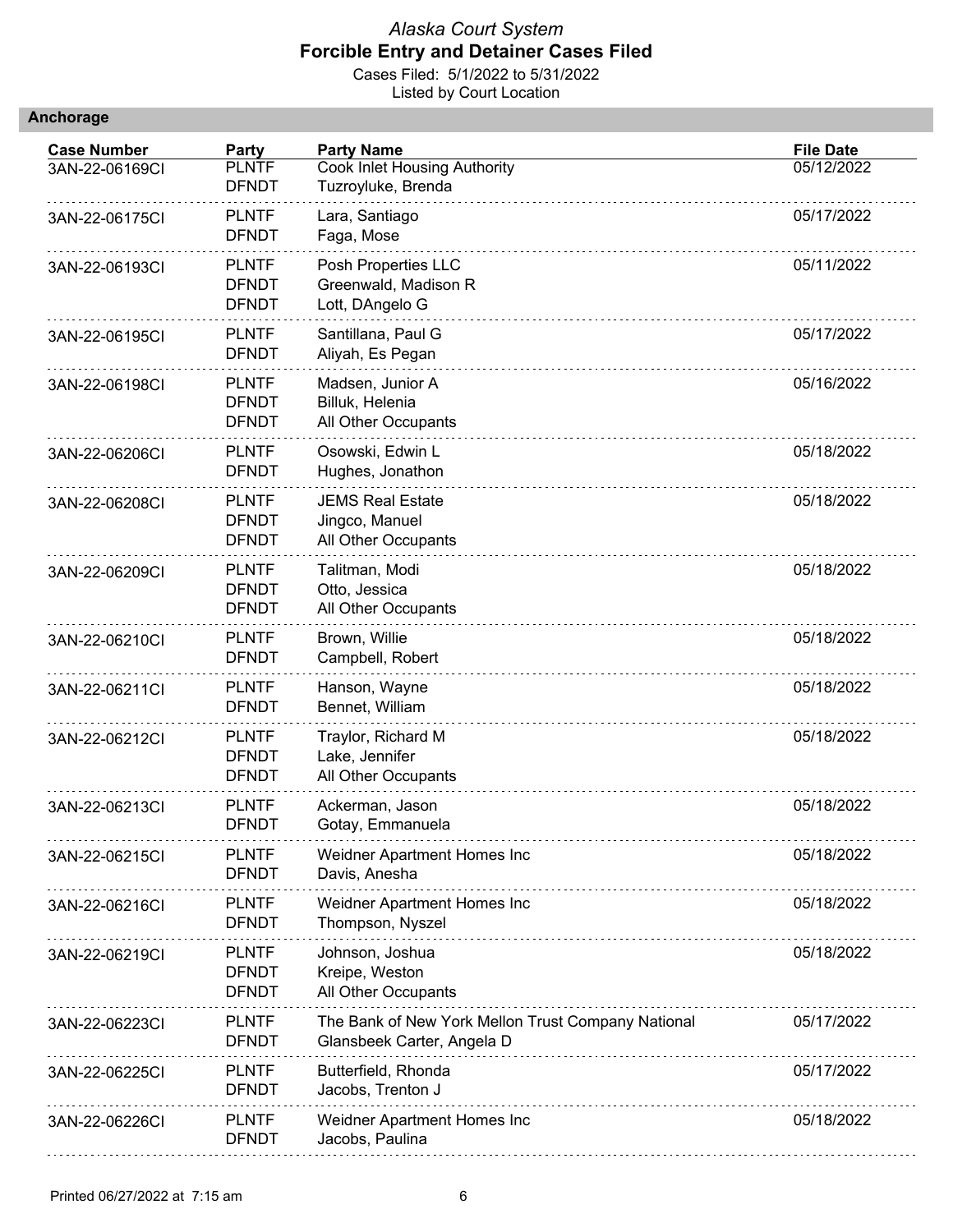|  |  | <b>Anchorage</b> |  |
|--|--|------------------|--|
|  |  |                  |  |

| <b>Case Number</b> | Party                                                        | <b>Party Name</b>                                                              | <b>File Date</b> |
|--------------------|--------------------------------------------------------------|--------------------------------------------------------------------------------|------------------|
| 3AN-22-06227CI     | <b>PLNTF</b><br><b>DFNDT</b>                                 | Weidner Apartment Homes Inc<br>Baker, Edward                                   | 05/18/2022       |
| 3AN-22-06229CI     | <b>PLNTF</b><br><b>DFNDT</b>                                 | Trujillo, Angelia<br>Soper, Charles                                            | 05/18/2022       |
| 3AN-22-06232CI     | <b>PLNTF</b><br><b>DFNDT</b>                                 | Kennedy, Ryan<br>Murgatroyd, Thad                                              | 05/16/2022       |
| 3AN-22-06235CI     | <b>PLNTF</b><br><b>DFNDT</b><br><b>DFNDT</b>                 | <b>Jack White Real Estate</b><br>Gooman, Michael<br>Gooman, Francine           | 05/19/2022       |
| 3AN-22-06237CI     | <b>PLNTF</b><br><b>DFNDT</b>                                 | <b>Jack White Real Estate</b><br>Coleman, Shereen                              | 05/19/2022       |
| 3AN-22-06238CI     | <b>PLNTF</b><br><b>DFNDT</b>                                 | <b>Jack White Real Estate</b><br>Asbury, Pamela                                | 05/19/2022       |
| 3AN-22-06239CI     | <b>PLNTF</b><br><b>DFNDT</b>                                 | <b>Jack White Real Estate</b><br>Stephens, Theresa                             | 05/19/2022       |
| 3AN-22-06240Cl     | <b>PLNTF</b><br><b>DFNDT</b><br><b>DFNDT</b>                 | <b>Jack White Real Estate</b><br>Kihlstadius, Jerry<br>Tavares, Christina      | 05/19/2022       |
| 3AN-22-06244Cl     | <b>PLNTF</b><br><b>DFNDT</b><br><b>DFNDT</b>                 | Alaskan Isle LLC<br>Hardy, Kevin<br>All Other Occupants                        | 05/19/2022       |
| 3AN-22-06245CI     | <b>PLNTF</b><br><b>DFNDT</b>                                 | <b>Hillborn Properties LLC</b><br>Sinacore, Elizabeth                          | 05/19/2022       |
| 3AN-22-06247CI     | <b>PLNTF</b><br><b>DFNDT</b>                                 | <b>Hillborn Properties LLC</b><br>Stowers, Sherlyn                             | 05/19/2022       |
| 3AN-22-06258CI     | <b>PLNTF</b><br><b>DFNDT</b><br><b>DFNDT</b>                 | McKenzie, Ervin<br>Kluth, Shaynie<br>All Other Occupants                       | 05/23/2022       |
| 3AN-22-06259Cl     | <b>PLNTF</b><br><b>DFNDT</b>                                 | Weidner Apartment Homes Inc<br>Pokupec, Kayla                                  | 05/23/2022       |
| 3AN-22-06272CI     | <b>PLNTF</b><br><b>DFNDT</b><br><b>DFNDT</b>                 | Putzel, Gail S<br>Atemba, James<br>All Other Occupants                         | 05/20/2022       |
| 3AN-22-06274Cl     | <b>PLNTF</b><br><b>DFNDT</b>                                 | Osowski, Edwin L<br>Tondreault, Leo                                            | 05/24/2022       |
| 3AN-22-06284Cl     | <b>PLNTF</b><br><b>DFNDT</b>                                 | Le, Thao<br>Sherman, Bobbi Jo                                                  | 05/17/2022       |
| 3AN-22-06288CI     | <b>PLNTF</b><br><b>DFNDT</b>                                 | Aspen Creek LLC<br>Lucente, Yvonne                                             | 05/23/2022       |
| 3AN-22-06291Cl     | <b>PLNTF</b><br><b>DFNDT</b><br><b>DFNDT</b><br><b>DFNDT</b> | Rappuhn, Jennifer<br>Harrison, Camelia<br>Harrison, Willis<br>Harrison, Alyssa | 05/24/2022       |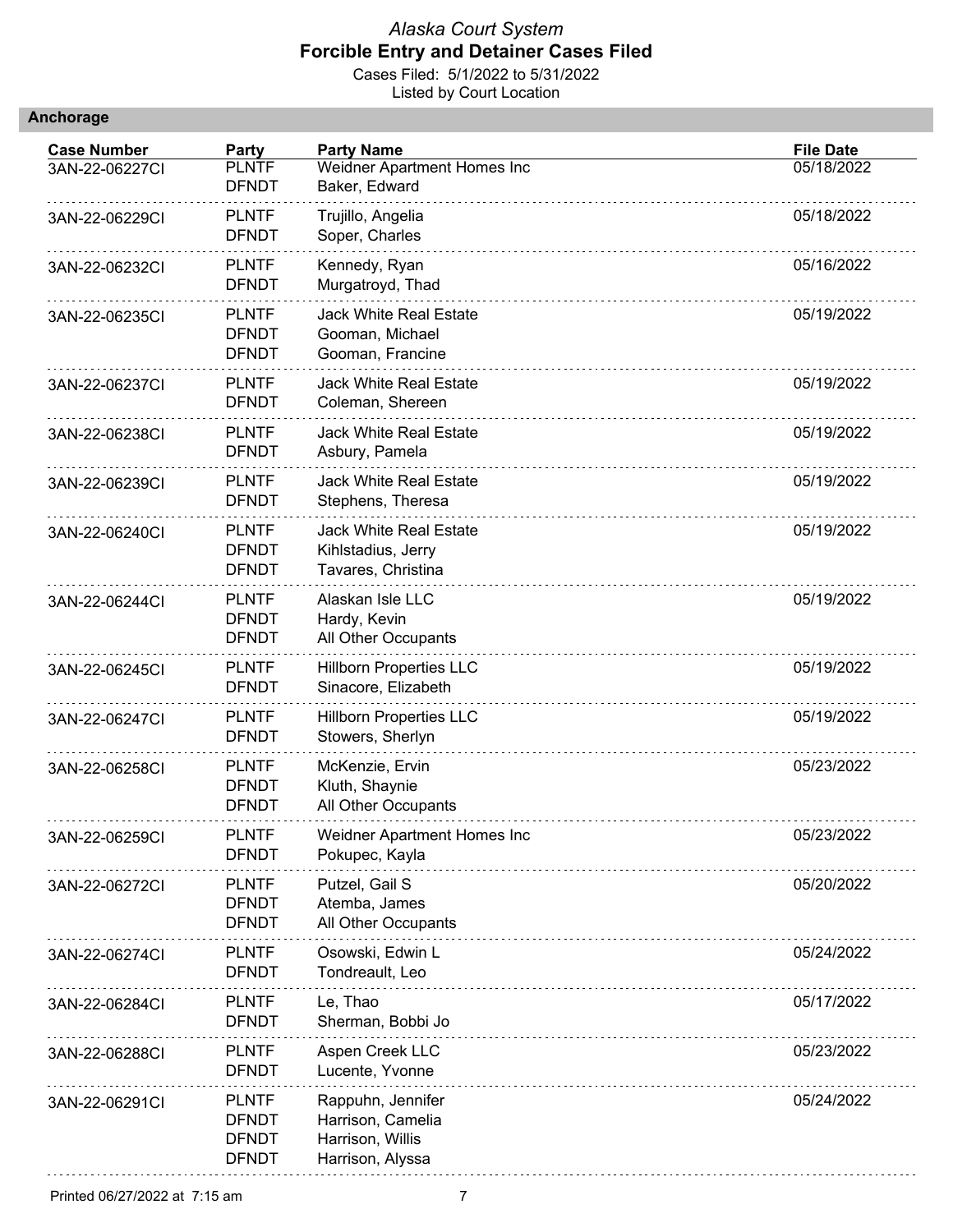|  |  | <b>Anchorage</b> |  |
|--|--|------------------|--|
|  |  |                  |  |

| <b>Case Number</b> | Party                                                        | <b>Party Name</b>                                                                          | <b>File Date</b> |
|--------------------|--------------------------------------------------------------|--------------------------------------------------------------------------------------------|------------------|
| 3AN-22-06313CI     | <b>PLNTF</b><br><b>DFNDT</b>                                 | Nova Property Management Inc<br>Afia, Peter                                                | 05/25/2022       |
| 3AN-22-06317CI     | <b>PLNTF</b><br><b>DFNDT</b>                                 | Weidner Apartment Homes Inc<br>Hamilton, Shelby                                            | 05/25/2022       |
| 3AN-22-06318CI     | <b>PLNTF</b><br><b>DFNDT</b>                                 | Nova Property Management Inc<br>Lewis, Amy                                                 | 05/25/2022       |
| 3AN-22-06320CI     | <b>PLNTF</b><br><b>DFNDT</b><br><b>DFNDT</b>                 | Nova Property Management Inc<br>Chanthaphavong, Timmy<br>Telle, David                      | 05/25/2022       |
| 3AN-22-06321Cl     | <b>PLNTF</b><br><b>DFNDT</b><br><b>DFNDT</b>                 | Jackson, Joe<br>SAMPSON-VINCENT, ISABELLE<br>All Other Occupants                           | 05/25/2022       |
| 3AN-22-06323CI     | <b>PLNTF</b><br><b>DFNDT</b><br><b>DFNDT</b>                 | Jackson, Joe<br>Ferrao, Genesis<br>All Other Occupants                                     | 05/25/2022       |
| 3AN-22-06324CI     | <b>PLNTF</b><br><b>DFNDT</b><br><b>DFNDT</b>                 | Jackson, Joe<br>Rurhford, Deseree<br>All Other Occupants                                   | 05/25/2022       |
| 3AN-22-06325CI     | <b>PLNTF</b><br><b>DFNDT</b>                                 | Jackson, Joe<br>Morgan, Juanita                                                            | 05/25/2022       |
| 3AN-22-06327CI     | <b>PLNTF</b><br><b>DFNDT</b>                                 | Lara, Santiago<br>Stamper, Kerry                                                           | 05/26/2022       |
| 3AN-22-06328CI     | <b>PLNTF</b><br><b>DFNDT</b>                                 | Lara, Santiago<br>Benson, Wanda Jo                                                         | 05/26/2022       |
| 3AN-22-06334CI     | <b>PLNTF</b><br><b>DFNDT</b><br><b>DFNDT</b><br><b>DFNDT</b> | Malaspina Glacier Investment<br>Martinez, Yeirdy<br>Martinez, Maria<br>All Other Occupants | 05/26/2022       |
| 3AN-22-06336CI     | <b>PLNTF</b><br><b>DFNDT</b><br><b>DFNDT</b>                 | Malaspina Glacier Investment<br>German, Domingo<br>All Other Occupants                     | 05/26/2022       |
| 3AN-22-06337CI     | <b>PLNTF</b><br><b>DFNDT</b>                                 | Johnson, Gerald<br>Spires, Lamichael                                                       | 05/26/2022       |
| 3AN-22-06338CI     | <b>PLNTF</b><br><b>DFNDT</b><br><b>DFNDT</b>                 | Malaspina Glacier Investment<br>Lacle, Andriana C<br>All Other Occupants                   | 05/26/2022       |
| 3AN-22-06339CI     | <b>PLNTF</b><br><b>DFNDT</b><br><b>DFNDT</b>                 | Malaspina Glacier Investment<br>Soukhoth, Bounnark<br>All Other Occupants                  | 05/26/2022       |
| 3AN-22-06340Cl     | <b>PLNTF</b><br><b>DFNDT</b><br><b>DFNDT</b>                 | Malaspina Glacier Investment<br>Medina, Elvys<br>All Other Occupants                       | 05/26/2022       |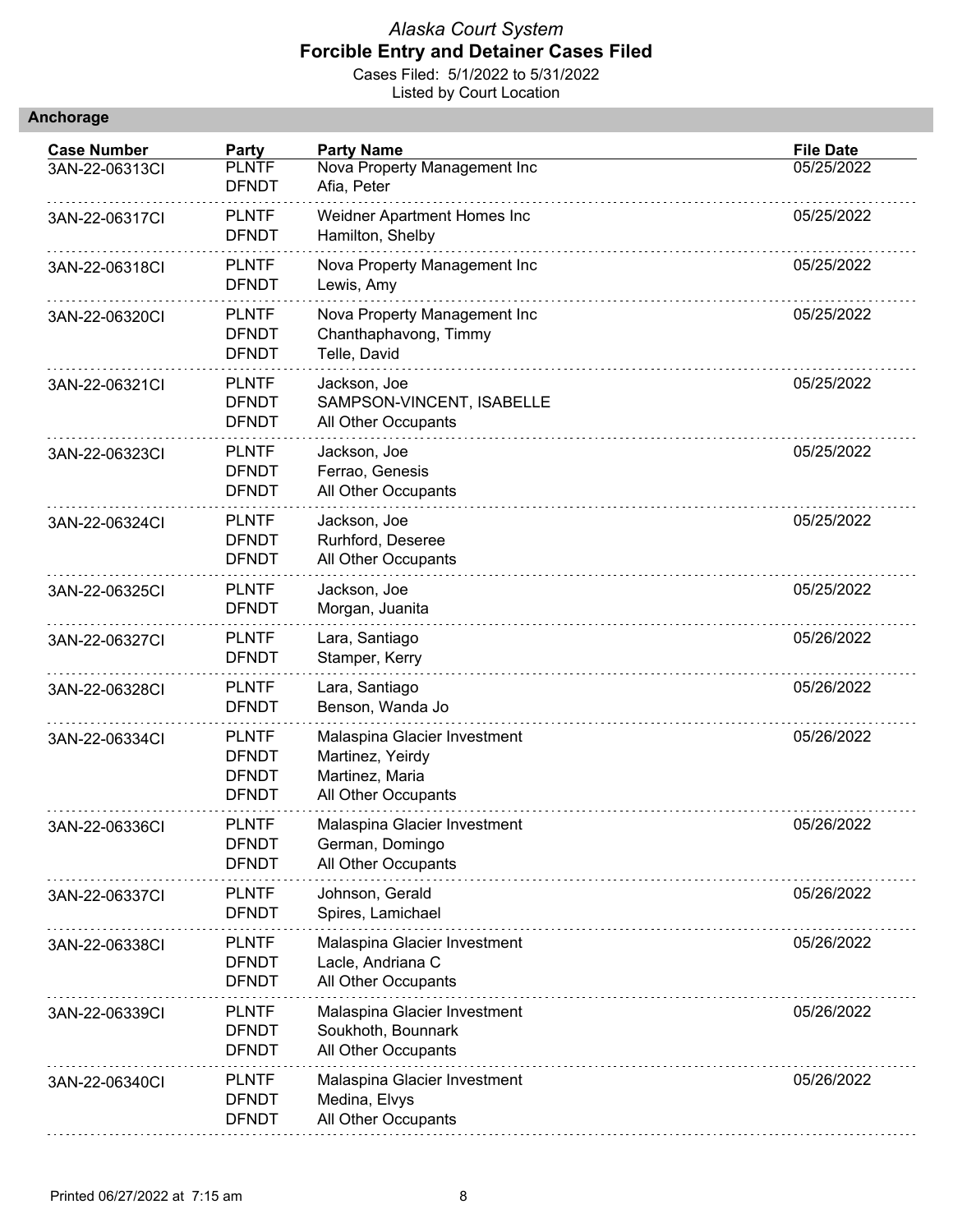| Anchorage |  |
|-----------|--|
|           |  |

| <b>Case Number</b> | Party                                                        | <b>Party Name</b>                                                              | <b>File Date</b> |
|--------------------|--------------------------------------------------------------|--------------------------------------------------------------------------------|------------------|
| 3AN-22-06342Cl     | <b>PLNTF</b><br><b>DFNDT</b>                                 | Grey, Leighton<br>Carrillo, Ryan                                               | 05/27/2022       |
| 3AN-22-06361CI     | <b>PLNTF</b><br><b>DFNDT</b>                                 | Chang, Jae Young<br>Michael, Christopher                                       | 05/27/2022       |
| 3AN-22-06376CI     | <b>PLNTF</b><br><b>DFNDT</b>                                 | Berger, Paul<br>Leffel, Amy                                                    | 05/24/2022       |
| 3AN-22-06379CI     | <b>PLNTF</b><br><b>DFNDT</b><br><b>DFNDT</b>                 | Hollingsworth, Duanne<br>Bradshaw, Shelly<br>All Other Occupants               | 05/23/2022       |
| 3AN-22-06388CI     | <b>PLNTF</b><br><b>DFNDT</b>                                 | Soriano, Jaycee<br>Bennett, Hailee                                             | 05/31/2022       |
| 3AN-22-06392Cl     | <b>PLNTF</b><br><b>DFNDT</b><br><b>DFNDT</b><br><b>DFNDT</b> | Alaskan Isle, LLC<br>Ahkinga, Ivan<br>Ahkinga, Nancy<br>All Other Occupants    | 05/31/2022       |
| 3AN-22-06393CI     | <b>PLNTF</b><br><b>DFNDT</b><br><b>DFNDT</b><br><b>DFNDT</b> | Alaskan Isle LLC<br>Mose, Jonah<br>Mose, Cassandra<br>All Other Occupants      | 05/31/2022       |
| 3AN-22-06394Cl     | <b>PLNTF</b><br><b>DFNDT</b><br><b>DFNDT</b>                 | Alaskan Isle, LLC<br>Seaman, Deborah<br>All Other Occupants                    | 05/31/2022       |
| 3AN-22-06395CI     | <b>PLNTF</b><br><b>DFNDT</b><br><b>DFNDT</b>                 | Alaskan Isle LLC<br>Wigley, Violet<br>All Other Occupants                      | 05/31/2022       |
| 3AN-22-06396CI     | <b>PLNTF</b><br><b>DFNDT</b><br><b>DFNDT</b>                 | Alaskan Isle LLC<br>Mejia, Erica<br>All Other Occupants                        | 05/31/2022       |
| 3AN-22-06397CI     | <b>PLNTF</b><br><b>DFNDT</b><br><b>DFNDT</b><br><b>DFNDT</b> | Alaskan Isle, LLC<br>Rain, Diane<br>Richardson, Herbert<br>All Other Occupants | 05/31/2022       |
| 3AN-22-06401CI     | <b>PLNTF</b><br><b>DFNDT</b><br><b>DFNDT</b>                 | Weekley, Robert D<br>Robinson, Vernon Leslie<br>All Other Occupants            | 05/27/2022       |
| 3AN-22-06404Cl     | <b>PLNTF</b><br><b>DFNDT</b><br><b>DFNDT</b><br><b>DFNDT</b> | Harper, Harry<br>Adkins, Jason<br>Brown, Jessica<br>All Other Occupants        | 05/27/2022       |
| 3AN-22-06405CI     | <b>PLNTF</b><br><b>DFNDT</b><br><b>DFNDT</b><br><b>DFNDT</b> | Nakamoto, Wesley<br>Anaryk, William<br>Nelson, Bobbie<br>All Other Occupants   | 05/27/2022       |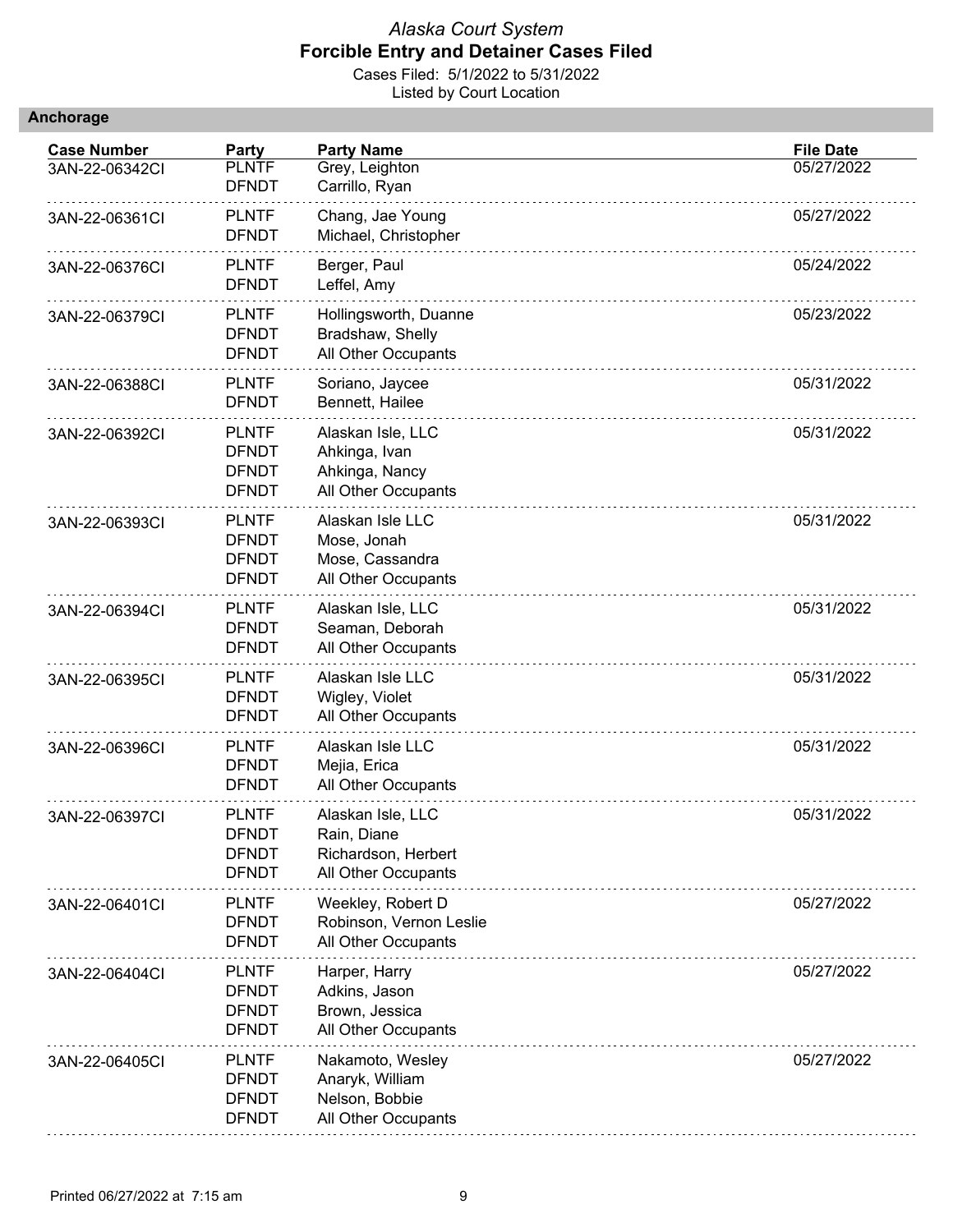Cases Filed: 5/1/2022 to 5/31/2022 Listed by Court Location

| Anchorage |  |  |  |
|-----------|--|--|--|
|           |  |  |  |

| <b>Case Number</b><br>3AN-22-06407CI | Party<br><b>PLNTF</b><br><b>DFNDT</b><br><b>DENDT</b>        | <b>Party Name</b><br>Neighborworks Alaska<br>Jones, Pamela<br>All Other Occupants | <b>File Date</b><br>05/27/2022 |
|--------------------------------------|--------------------------------------------------------------|-----------------------------------------------------------------------------------|--------------------------------|
| 3AN-22-06409CL                       | <b>PLNTF</b><br><b>DENDT</b><br><b>DENDT</b><br><b>DENDT</b> | Nakamoto, Wesley<br>Ausick, Jaymes<br>Ausick, Dusty<br>All Other Occupants        | 05/27/2022                     |
| 3AN-22-06438CI                       | <b>PLNTF</b><br><b>DENDT</b>                                 | Cook Inlet Housing Authority<br>Ruiz, Christopher                                 | 05/31/2022                     |
| 3AN-22-06439CI                       | <b>PLNTF</b><br><b>DENDT</b>                                 | Cook Inlet Housing Authority<br>Williams, Aviance                                 | 05/31/2022                     |

*End of Report for Anchorage*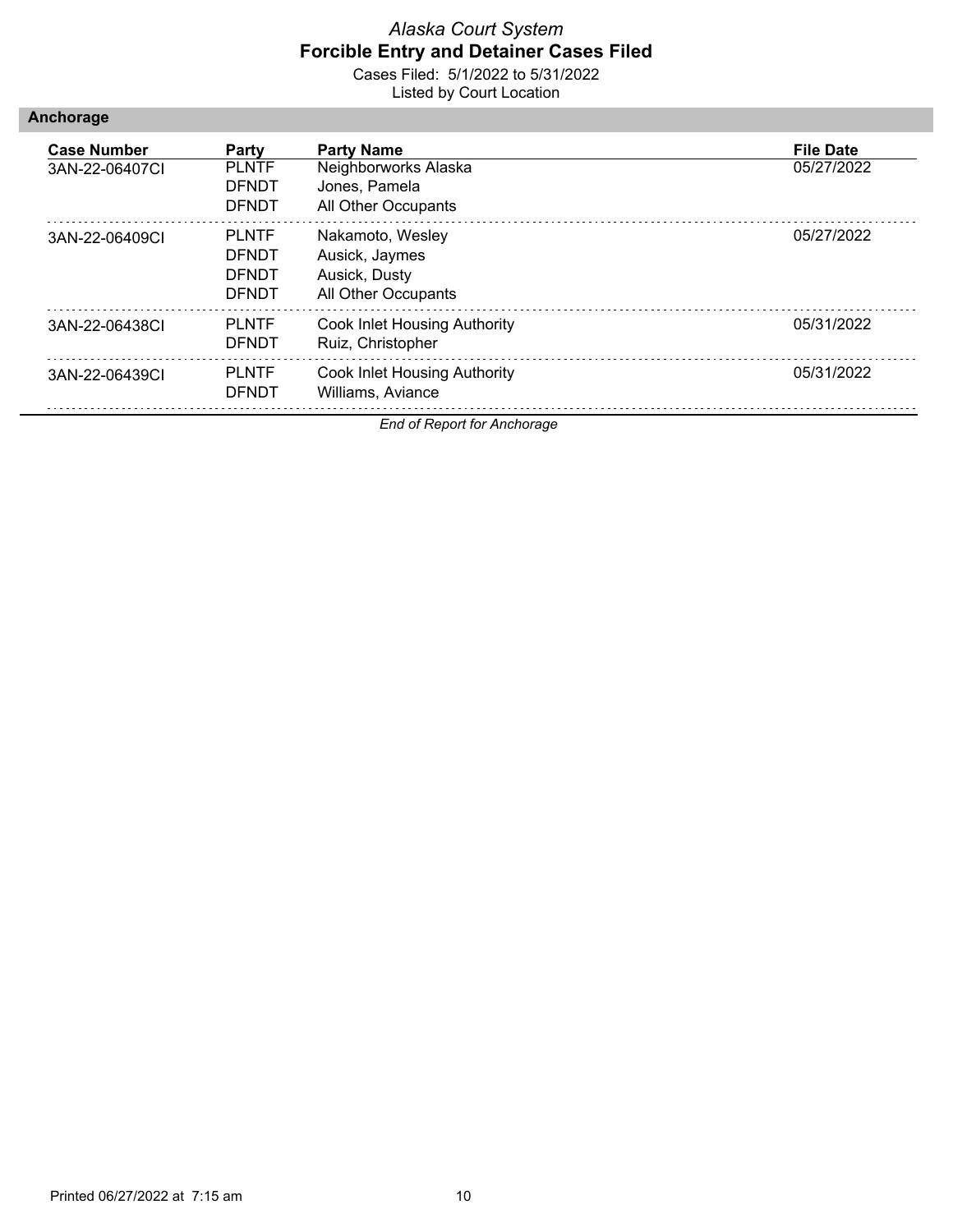Cases Filed: 5/1/2022 to 5/31/2022 Listed by Court Location

| <b>Case Number</b><br>4FA-22-01581Cl | <b>Party</b><br><b>PLNTF</b><br><b>DFNDT</b><br><b>DFNDT</b> | <b>Party Name</b><br>Beck, Randall<br>Johnson, Kasey<br>All Other Occupants              | <b>File Date</b><br>05/02/2022 |
|--------------------------------------|--------------------------------------------------------------|------------------------------------------------------------------------------------------|--------------------------------|
| 4FA-22-01585Cl                       | <b>PLNTF</b><br><b>DFNDT</b><br><b>DFNDT</b>                 | Millam, Jason<br>Wallingford JR, John<br>All Other Occupants                             | 05/02/2022                     |
| 4FA-22-01586CI                       | <b>PLNTF</b><br><b>DFNDT</b>                                 | Strahler, Sue<br>Juneby, Vivian                                                          | 05/03/2022                     |
| 4FA-22-01588CI                       | <b>PLNTF</b><br><b>DFNDT</b>                                 | Montgomery, Douglas R<br>Mayo, Bryon                                                     | 05/02/2022                     |
| 4FA-22-01590Cl                       | <b>PLNTF</b><br><b>DFNDT</b>                                 | Flynn, Maurya<br>Horn, Kenneth                                                           | 05/03/2022                     |
| 4FA-22-01601CI                       | <b>PLNTF</b><br><b>DFNDT</b>                                 | Smith, Galen<br>Irvine, Danielle Leslie                                                  | 05/04/2022                     |
| 4FA-22-01615Cl                       | <b>PLNTF</b><br><b>DFNDT</b>                                 | Comer, Richard<br>O'Rourke, Kale                                                         | 05/05/2022                     |
| 4FA-22-01642Cl                       | <b>PLNTF</b><br><b>DFNDT</b><br><b>DFNDT</b>                 | Piper Properties Alaska, LLC<br>Albright, Angela<br>All Other Occupants                  | 05/11/2022                     |
| 4FA-22-01657Cl                       | <b>PLNTF</b><br><b>DFNDT</b><br><b>DFNDT</b><br><b>DFNDT</b> | AK Birchwood On Nebesna LLC<br>Carter, Demetrice<br>Alvin, Lanard<br>All Other Occupants | 05/16/2022                     |
| 4FA-22-01668CI                       | <b>PLNTF</b><br><b>DFNDT</b>                                 | River Point, LLC<br>Jones, Shatoya                                                       | 05/17/2022                     |
| 4FA-22-01674CI                       | <b>PLNTF</b><br><b>DFNDT</b>                                 | VanFlein-Hage, Treat<br>Mounts, Amber                                                    | 05/19/2022                     |
| 4FA-22-01677CI                       | <b>PLNTF</b><br><b>DFNDT</b><br><b>DFNDT</b>                 | Gentz, Patricia<br>Hutchins, Keagan William<br>All Other Occupants                       | 05/19/2022                     |
| 4FA-22-01685Cl                       | <b>PLNTF</b><br><b>DFNDT</b><br><b>DFNDT</b>                 | Welton, Paul<br>Raster, Tiffany<br>Walker, Stephen                                       | 05/24/2022                     |
| 4FA-22-01698CI                       | <b>PLNTF</b><br><b>DFNDT</b>                                 | Colburn, Derek<br>Kennedy, Margaret                                                      | 05/25/2022                     |
| 4FA-22-01709Cl                       | <b>PLNTF</b><br><b>DFNDT</b>                                 | <b>Gold Rush Estates LLC</b><br>Bernhardt, Donald                                        | 05/25/2022                     |
| 4FA-22-01710Cl                       | <b>PLNTF</b><br><b>DFNDT</b><br><b>DFNDT</b>                 | <b>Gold Rush Estates LLC</b><br>Knabe, Kory<br>Thomas, Leslie                            | 05/25/2022                     |

*End of Report for Fairbanks*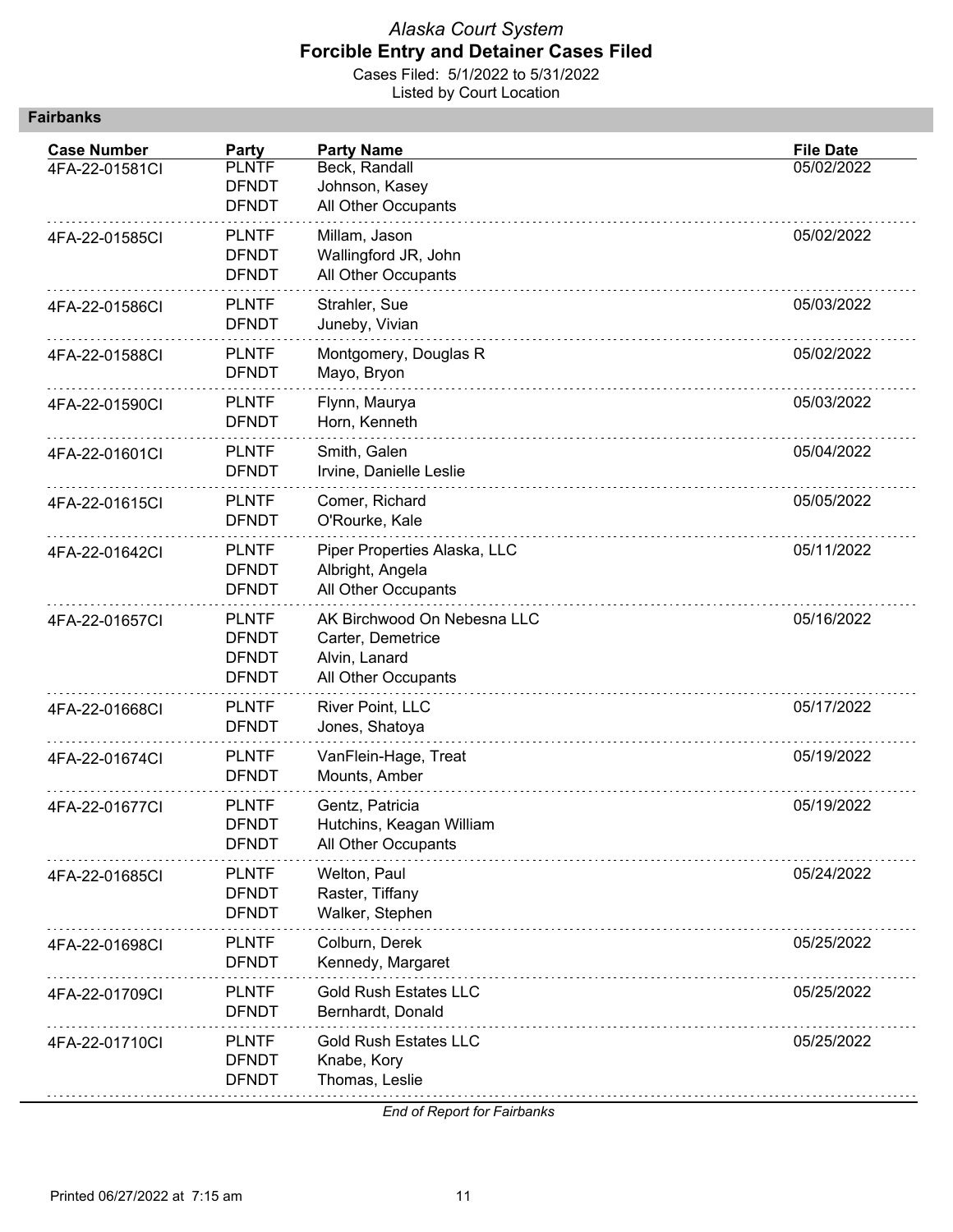Cases Filed: 5/1/2022 to 5/31/2022 Listed by Court Location

| <b>Case Number</b><br>3HO-22-00110CL | Party<br><b>PLNTF</b><br><b>DENDT</b>                 | <b>Party Name</b><br><b>WACHHOLTZ, LAURA</b><br>MOREL, DEBORAH          | <b>File Date</b><br>05/02/2022 |
|--------------------------------------|-------------------------------------------------------|-------------------------------------------------------------------------|--------------------------------|
| 3HO-22-00111CL                       | <b>PLNTF</b><br><b>DENDT</b><br><b>DENDT</b>          | <b>WILHOIT, CHRIS</b><br><b>RYERSON, LAURA</b><br><b>RYERSON, SCOTT</b> | 05/02/2022                     |
| 3HO-22-00118CL                       | <b>PLNTF</b><br><b>PLNTF</b><br><b>DENDT</b><br>DENDT | Demeter, Gregory<br>Demeter, Dayna<br>Kearn, Ryan<br>Kearn, Cristi      | 05/10/2022                     |

*End of Report for Homer*

**Homer**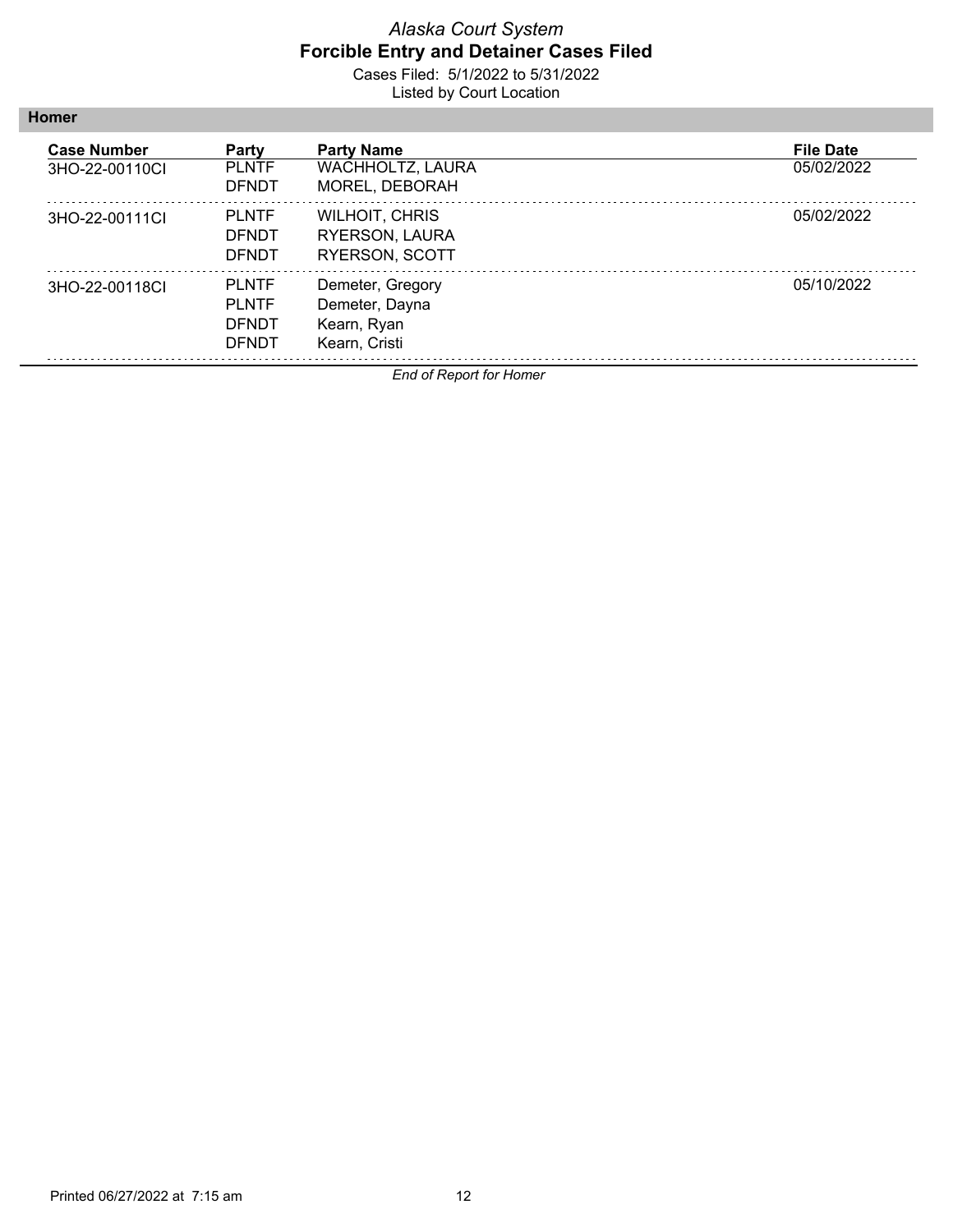Cases Filed: 5/1/2022 to 5/31/2022 Listed by Court Location

| Juneau |
|--------|
|--------|

| <b>Case Number</b><br>1JU-22-00614CI | Party<br><b>PLNTF</b><br><b>DFNDT</b>        | <b>Party Name</b><br>Alaska Housing Finance Corporation<br>Peters, Lauralee | <b>File Date</b><br>05/02/2022 |
|--------------------------------------|----------------------------------------------|-----------------------------------------------------------------------------|--------------------------------|
| 1JU-22-00615CI                       | <b>PLNTF</b><br><b>DFNDT</b>                 | Alaska Housing Finance Corporation<br>McWhorter, Cortes                     | 05/02/2022                     |
| 1JU-22-00648CI                       | <b>PLNTF</b><br><b>DFNDT</b>                 | Alaska Housing Finance Corporation<br>Friberg-Rodriguez, Cecilia            | 05/18/2022                     |
| 1JU-22-00649CI                       | <b>PLNTF</b><br><b>DFNDT</b><br><b>DFNDT</b> | Alaska Housing Finance Corporation<br>Polk, Tania<br>Polk, Faith            | 05/18/2022                     |
| 1JU-22-00655CI                       | <b>PLNTF</b><br><b>DFNDT</b>                 | Wright Services, INC.,<br>Girten-Johnson, Miricle Savannah                  | 05/25/2022                     |
| 1JU-22-00656CI                       | <b>PLNTF</b><br><b>DFNDT</b>                 | Northwest Real Estate Corporation<br>Olsen, Jacob                           | 05/25/2022                     |
| 1JU-22-00660CI                       | <b>PLNTF</b><br><b>DFNDT</b>                 | <b>Coast Property Management</b><br>Kookesh, Kristi                         | 05/31/2022                     |

*End of Report for Juneau*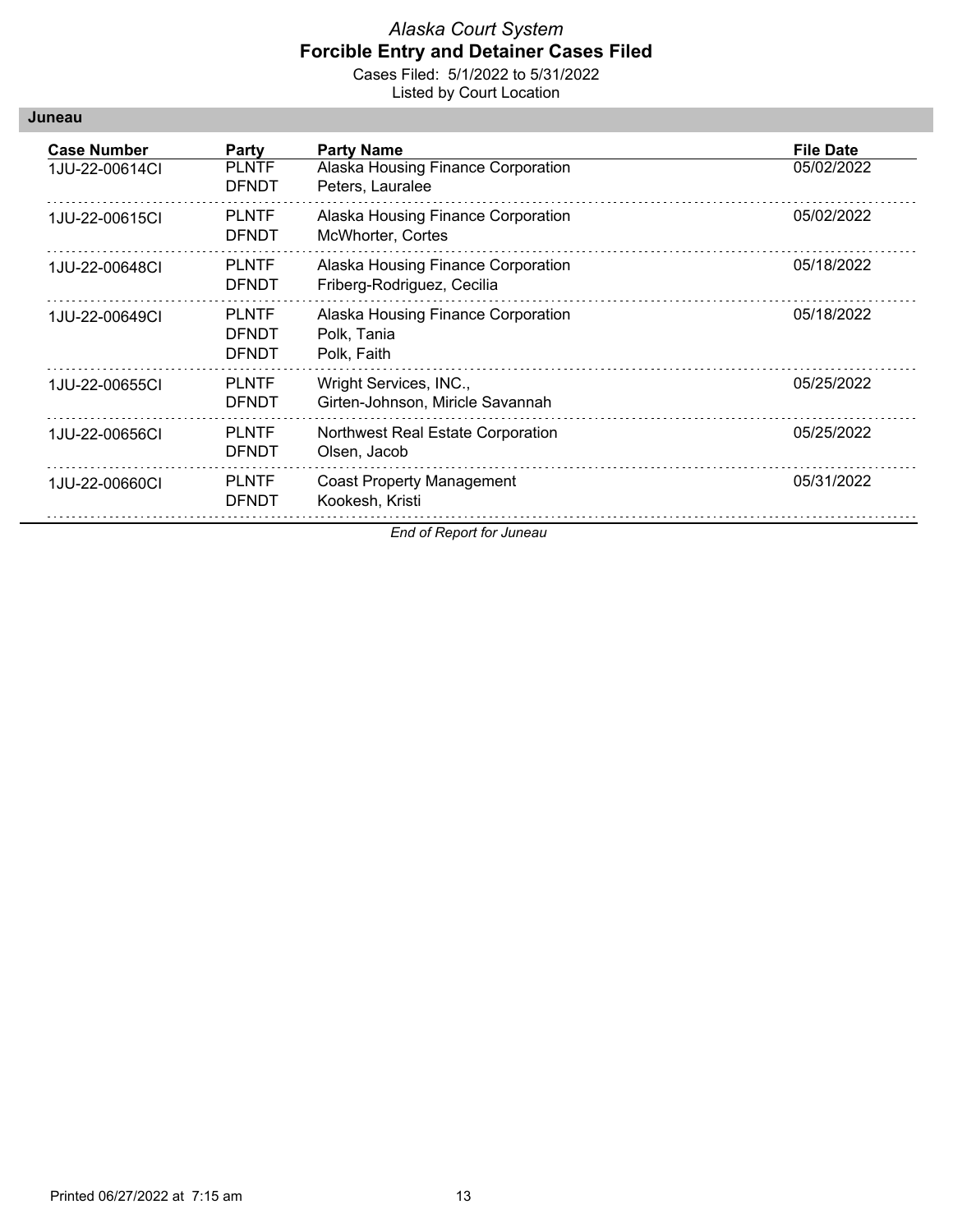| Kenaı |  |
|-------|--|
|       |  |
|       |  |

| <b>Case Number</b> | Party        | <b>Party Name</b>                               | <b>File Date</b> |
|--------------------|--------------|-------------------------------------------------|------------------|
| 3KN-22-00335CI     | <b>PLNTF</b> | Bengston, Cynthia                               | 05/02/2022       |
|                    | <b>DFNDT</b> | Hain, Robert                                    |                  |
| 3KN-22-00342CI     | <b>PLNTF</b> | Deutsche Bank National Trust Company as Trustee | 05/03/2022       |
|                    | <b>DFNDT</b> | Samuel, Charles                                 |                  |
|                    | <b>DENDT</b> | Samuel, Gina                                    |                  |
|                    | <b>DFNDT</b> | All Other Occupants                             |                  |
| 3KN-22-00363CI     | <b>PLNTF</b> | Nave, Michael                                   | 05/09/2022       |
|                    | <b>DFNDT</b> | Smyth, Erich                                    |                  |
|                    | <b>DFNDT</b> | Smyth, Sharon                                   |                  |
| 3KN-22-00364Cl     | <b>PLNTF</b> | Kaiser, Beverly                                 | 05/09/2022       |
|                    | <b>DFNDT</b> | Mjelde, Karen L                                 |                  |
| 3KN-22-00378CI     | <b>PLNTF</b> | Godfrey, Jeremy                                 | 05/18/2022       |
|                    | <b>DFNDT</b> | Hughes, Mark                                    |                  |
| 3KN-22-00381CI     | <b>PLNTF</b> | Clifford, Patricia                              | 05/19/2022       |
|                    | <b>DFNDT</b> | Nilnilnay, Jeffrey                              |                  |
|                    | <b>DFNDT</b> | Cole Kroto, Gina                                |                  |
| 3KN-22-00402Cl     | <b>PLNTF</b> | Smith, Kimberly                                 | 05/26/2022       |
|                    | <b>DFNDT</b> | Anderson, Jerry Lee                             |                  |
|                    | <b>DFNDT</b> | Anderson, Brenda                                |                  |
|                    |              | End of Report for Kenai                         |                  |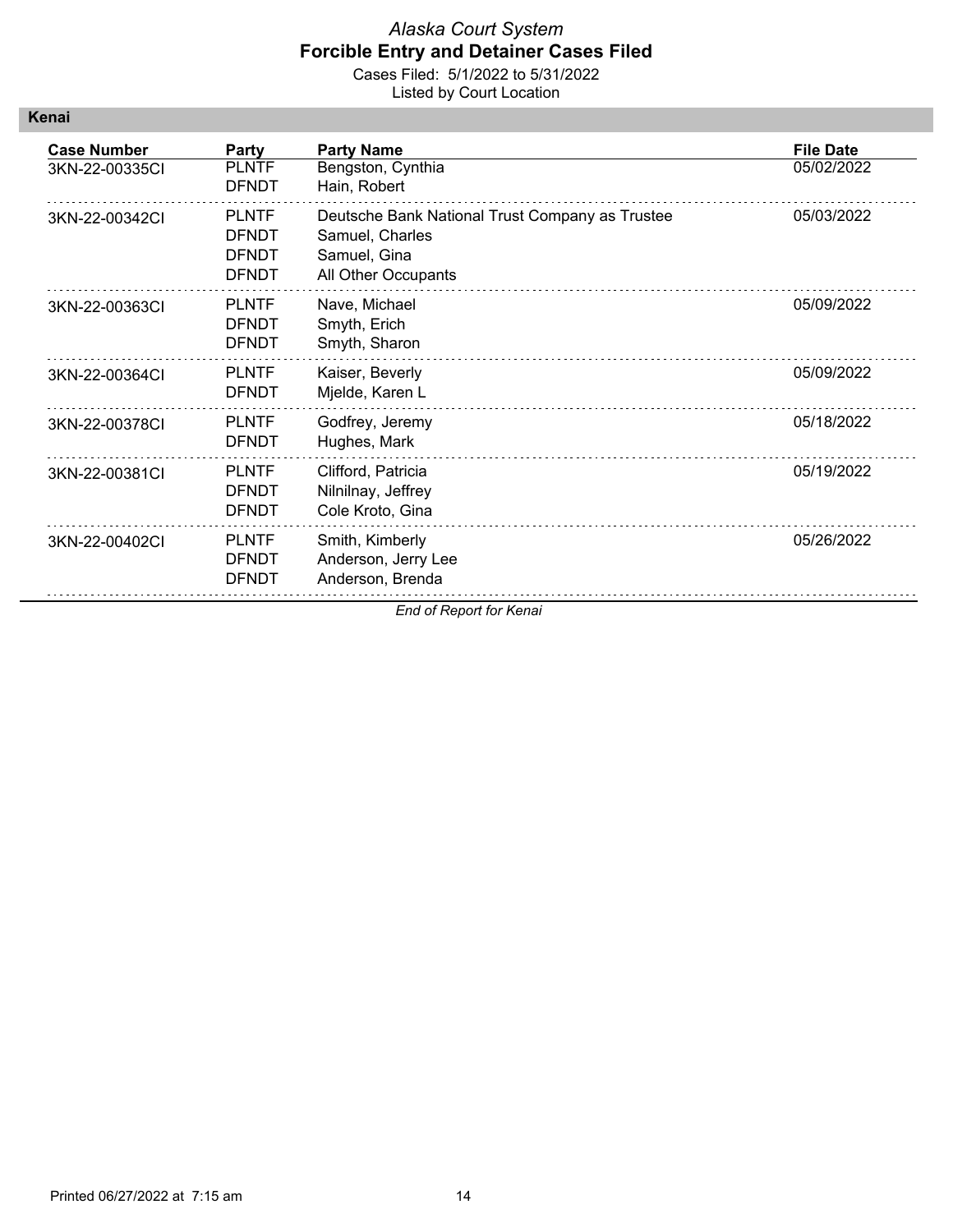Cases Filed: 5/1/2022 to 5/31/2022 Listed by Court Location

| Ketchikan |
|-----------|
|-----------|

| <b>Case Number</b><br>1KE-22-00149CI | <b>Party</b><br><b>PLNTF</b><br><b>DENDT</b><br>DENDT | <b>Party Name</b><br>Channel View Mobile Home Park<br>Settle, Jakob<br>Settle, Sara | <b>File Date</b><br>05/02/2022 |
|--------------------------------------|-------------------------------------------------------|-------------------------------------------------------------------------------------|--------------------------------|
| 1KE-22-00156CI                       | <b>PLNTF</b><br><b>DFNDT</b>                          | Olsen, Wayne<br>Turner, Michelle                                                    | 05/09/2022                     |
| 1KE-22-00165CL                       | <b>PLNTF</b><br>DENDT                                 | Myl, David P<br>Klose, Devin                                                        | 05/11/2022                     |
| 1KE-22-00177CL                       | <b>PLNTF</b><br>DENDT                                 | Alaska Housing Finance Corporation<br>Burns, Barbara                                | 05/24/2022                     |
| 1KE-22-00180CL                       | <b>PLNTF</b><br><b>DFNDT</b><br>DENDT                 | Channel View Mobile Home Park, Inc.<br>Thomas, Harold<br>Blair-Isaacs, Jasetta      | 05/24/2022                     |

*End of Report for Ketchikan*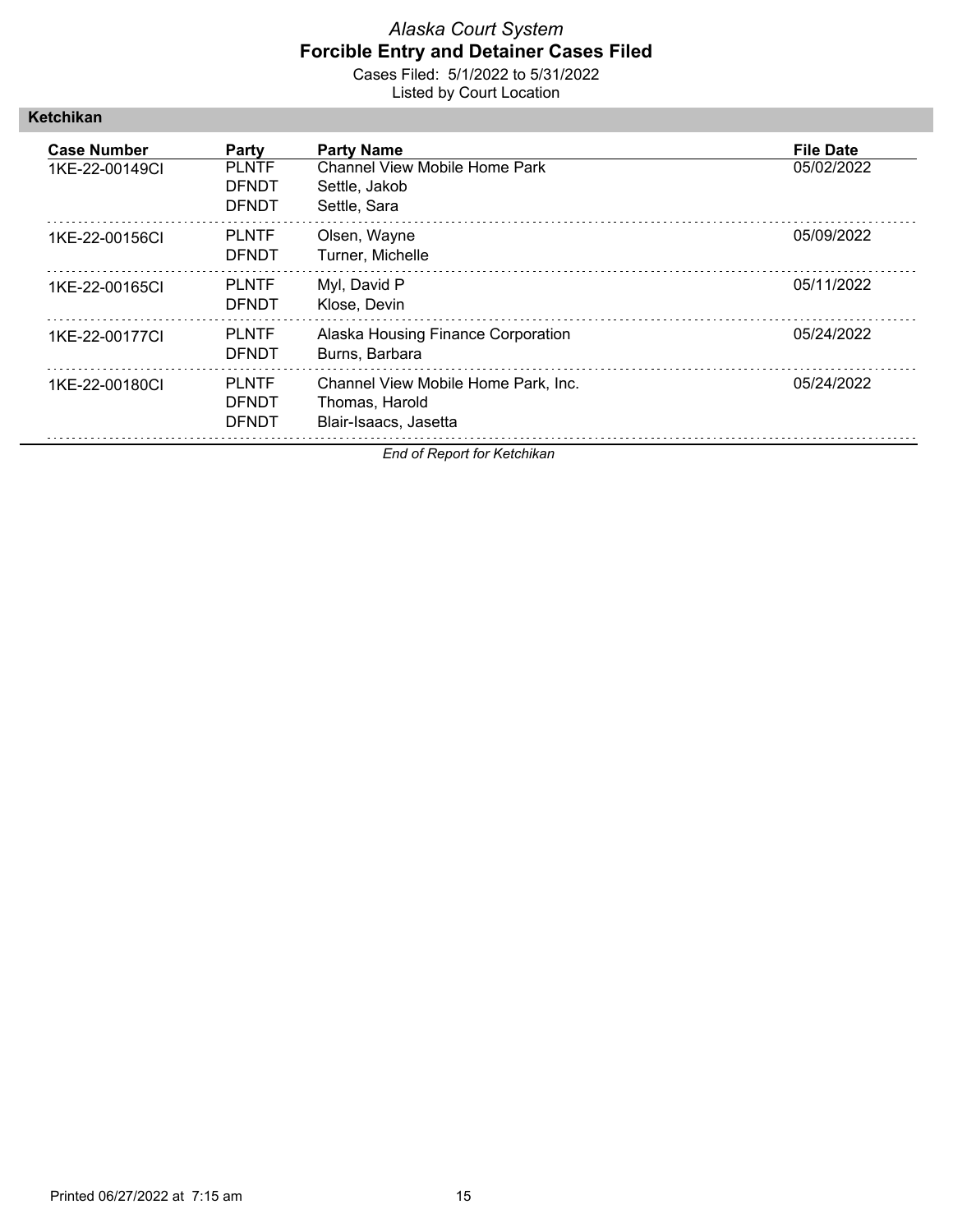Cases Filed: 5/1/2022 to 5/31/2022 Listed by Court Location

| Kodiak                               |                                       |                                                                    |                                |
|--------------------------------------|---------------------------------------|--------------------------------------------------------------------|--------------------------------|
| <b>Case Number</b><br>3KO-22-00168CL | Party<br><b>PLNTF</b><br><b>DENDT</b> | <b>Party Name</b><br>North Star Management, LLC.<br>Pavloff, Becky | <b>File Date</b><br>05/13/2022 |
| 3KO-22-00170CL                       | <b>PLNTF</b><br><b>DENDT</b>          | North Star Management LLC<br>DeCastro, Bienvenido A                | 05/17/2022                     |

*End of Report for Kodiak*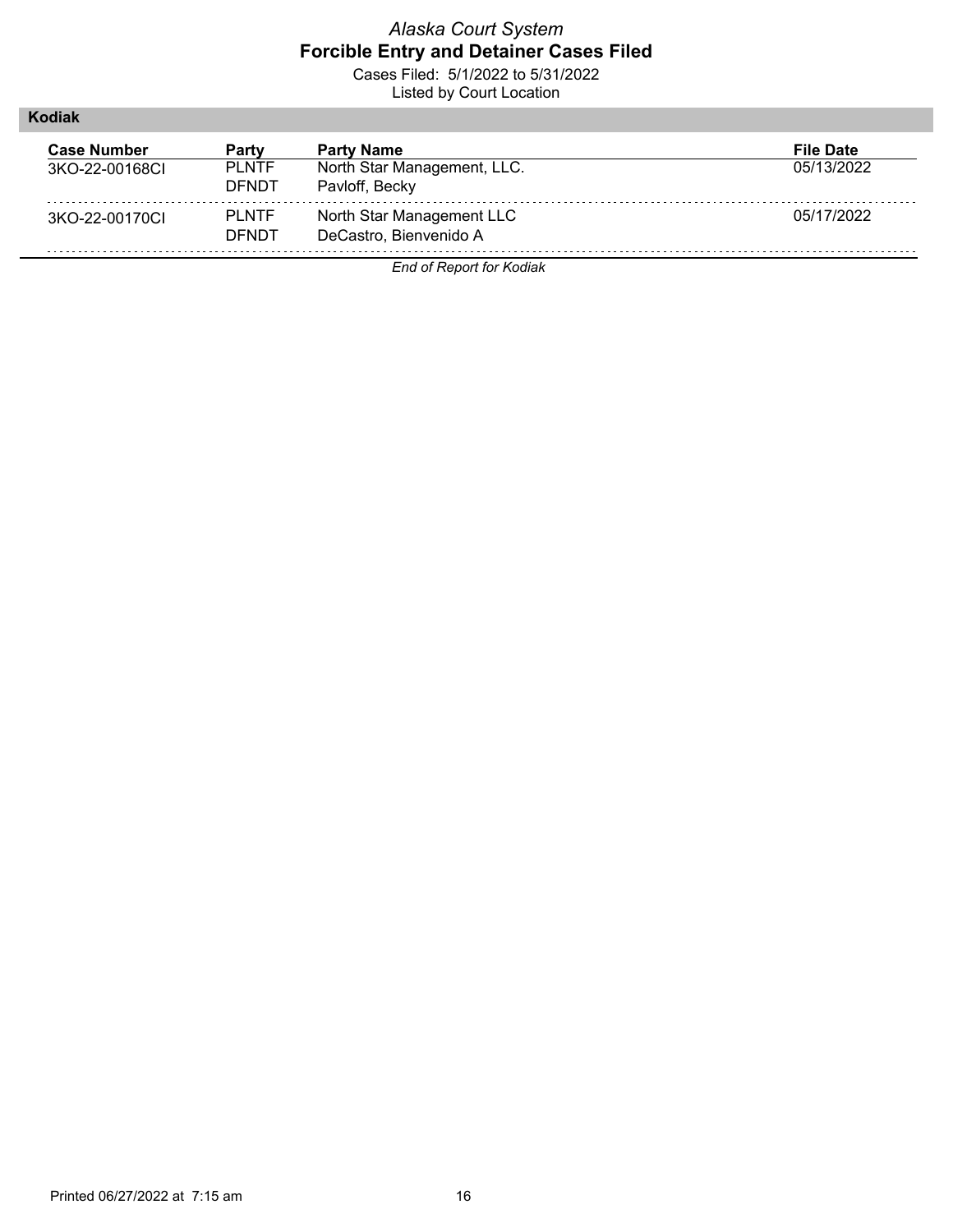Cases Filed: 5/1/2022 to 5/31/2022 Listed by Court Location

**Kotzebue**

| <b>Case Number</b><br>2KB-22-00093CL | Party<br><b>PLNTF</b>         | <b>Party Name</b><br>Cleveland, Matilda                | <b>File Date</b><br>05/10/2022 |
|--------------------------------------|-------------------------------|--------------------------------------------------------|--------------------------------|
|                                      | <b>PI NTF</b><br><b>DENDT</b> | Estate of Homer Cleveland, senior<br>Cleveland, Robert |                                |
| 2KB-22-00095CI                       | <b>PLNTF</b><br>DENDT         | Collison, Barbara<br>Lie. BillieJo                     | 05/19/2022                     |

*End of Report for Kotzebue*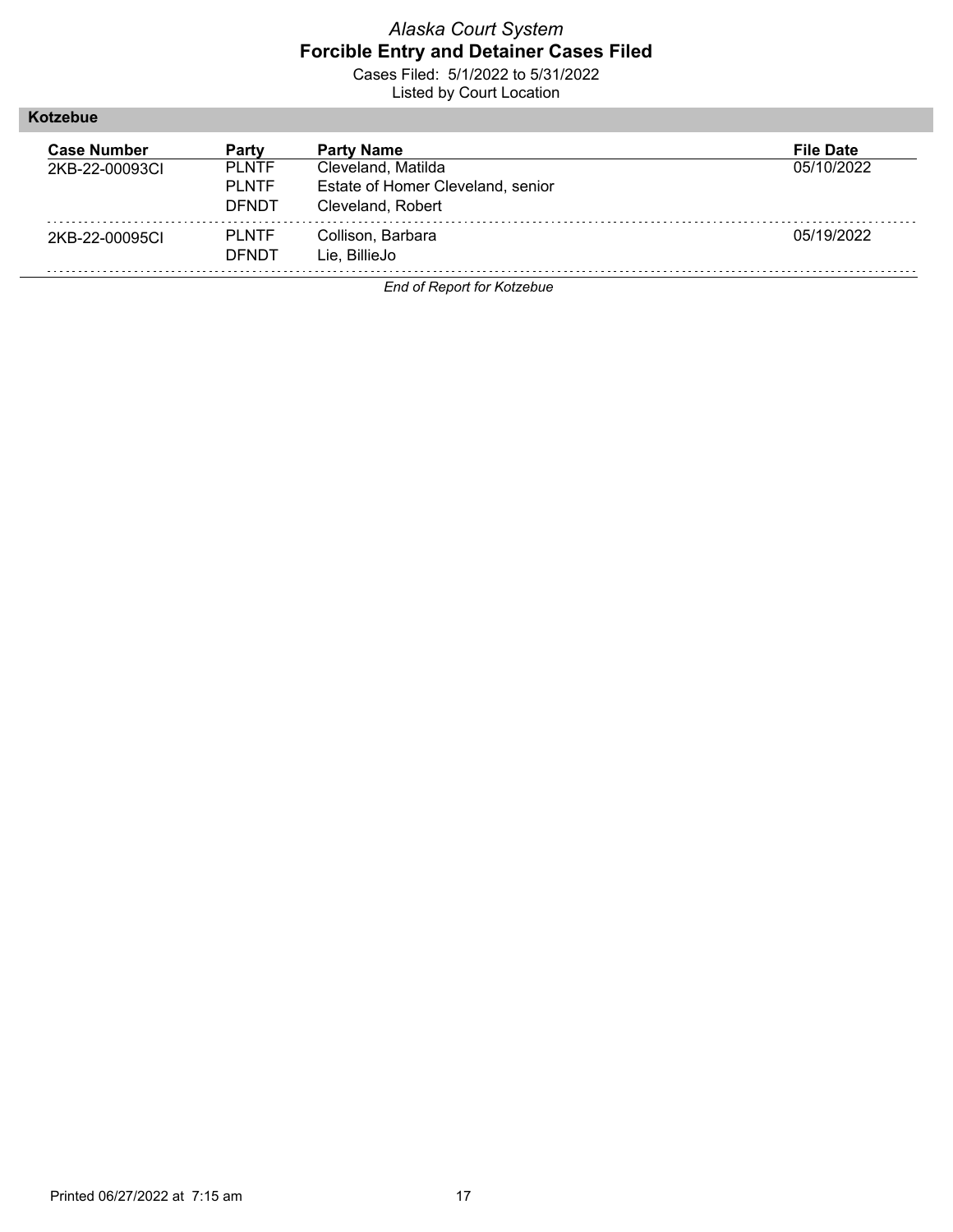Cases Filed: 5/1/2022 to 5/31/2022 Listed by Court Location

| Partv        | <b>Party Name</b> | <b>File Date</b> |
|--------------|-------------------|------------------|
| <b>PLNTF</b> | McCready, Suzan   | 05/31/2022       |
| <b>DENDT</b> | Nemec, William    |                  |
|              |                   |                  |

*End of Report for Nenana*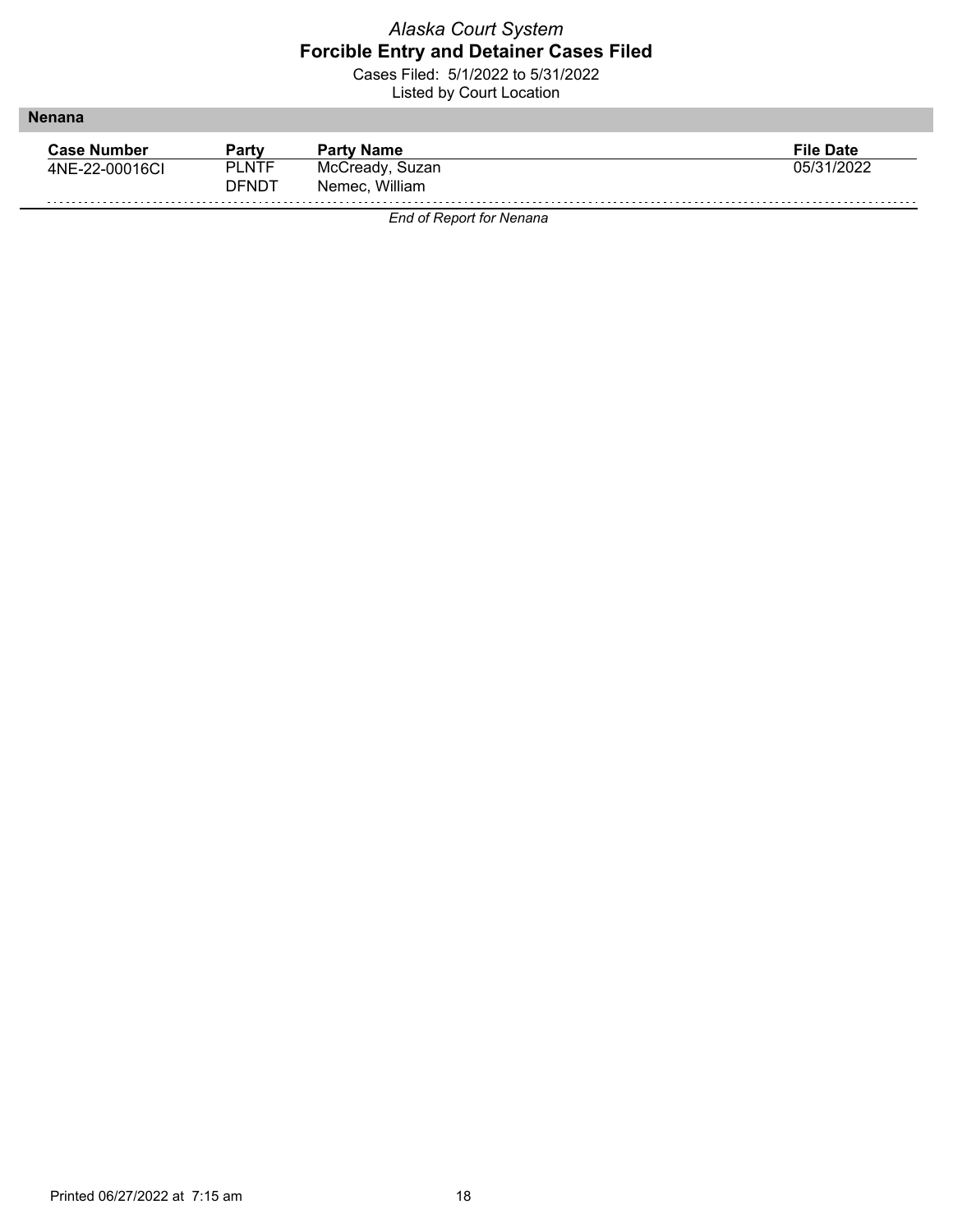Cases Filed: 5/1/2022 to 5/31/2022 Listed by Court Location

| <b>Case Number</b><br>3PA-22-01435CI | <b>Party</b><br><b>PLNTF</b><br><b>DFNDT</b>                                                                                 | <b>Party Name</b><br>Bower, Lonny<br>Horning, Lindsey                                                                                                          | <b>File Date</b><br>05/02/2022 |
|--------------------------------------|------------------------------------------------------------------------------------------------------------------------------|----------------------------------------------------------------------------------------------------------------------------------------------------------------|--------------------------------|
| 3PA-22-01436CI                       | <b>PLNTF</b><br><b>DFNDT</b><br><b>DFNDT</b>                                                                                 | Emmi, John<br>Scouller, Jackie May<br>All Other Occupants                                                                                                      | 05/02/2022                     |
| 3PA-22-01444Cl                       | <b>PLNTF</b><br><b>DFNDT</b><br><b>DFNDT</b>                                                                                 | Stillwell, Linda<br>Coughenour, Brent<br>Smith, Angela                                                                                                         | 05/04/2022                     |
| 3PA-22-01445CI                       | <b>PLNTF</b><br><b>PLNTF</b><br><b>DFNDT</b>                                                                                 | Tzou, Jack<br>Tzou, Tracy<br>Kelley, Daniel                                                                                                                    | 05/04/2022                     |
| 3PA-22-01451CI                       | <b>PLNTF</b><br><b>DFNDT</b><br><b>DFNDT</b><br><b>DFNDT</b><br><b>DFNDT</b><br><b>DFNDT</b><br><b>DFNDT</b><br><b>DFNDT</b> | Tomlinson SR, Terry Wayne<br>Alimonti, Timmy<br>Echeverri, Jason<br>Hartwell, Teague<br>Padie, Amy<br>Parrish, Samantha<br>Parrish, Tom<br>All Other Occupants | 05/06/2022                     |
| 3PA-22-01457CI                       | <b>PLNTF</b><br><b>DFNDT</b>                                                                                                 | Chapone, Kathy<br>Odell, Jamie L                                                                                                                               | 05/10/2022                     |
| 3PA-22-01479CI                       | <b>PLNTF</b><br><b>DFNDT</b><br><b>DFNDT</b><br><b>DFNDT</b>                                                                 | Shaffer, Daniel<br>Cockrell, Patrick Charles<br>Sherman, Brenda<br>Nicoli, Bonnie                                                                              | 05/11/2022                     |
| 3PA-22-01480Cl                       | <b>PLNTF</b><br><b>DFNDT</b>                                                                                                 | Anderson, Valleen<br>Garbutt, Fredrick                                                                                                                         | 05/11/2022                     |
| 3PA-22-01484Cl                       | <b>PLNTF</b><br><b>DFNDT</b><br><b>DFNDT</b>                                                                                 | Shaffer, Daniel<br>Tirapelli, Augustus Reuben<br>Kragero, Austin Garyray                                                                                       | 05/12/2022                     |
| 3PA-22-01488CI                       | <b>PLNTF</b><br><b>DFNDT</b><br><b>DFNDT</b><br><b>DFNDT</b><br><b>DFNDT</b><br><b>DFNDT</b><br><b>DFNDT</b>                 | Gallagher, Steven<br>Seeberger, Wesley J<br>Seeberger, Normandy R<br>Belt, James I<br>Belt, Rosalie J<br>Smart, Jamie R<br>Occupants                           | 05/13/2022                     |
| 3PA-22-01491Cl                       | <b>PLNTF</b><br><b>DFNDT</b><br><b>DFNDT</b>                                                                                 | Ward, Alan<br>Wheeler, Lisa<br>Miller, Lisa                                                                                                                    | 05/16/2022                     |
| 3PA-22-01509CI                       | <b>PLNTF</b><br><b>DFNDT</b>                                                                                                 | Brewer, James B<br>Brewer, Daniel M                                                                                                                            | 05/20/2022                     |

*End of Report for Palmer*

ш.

**Palmer**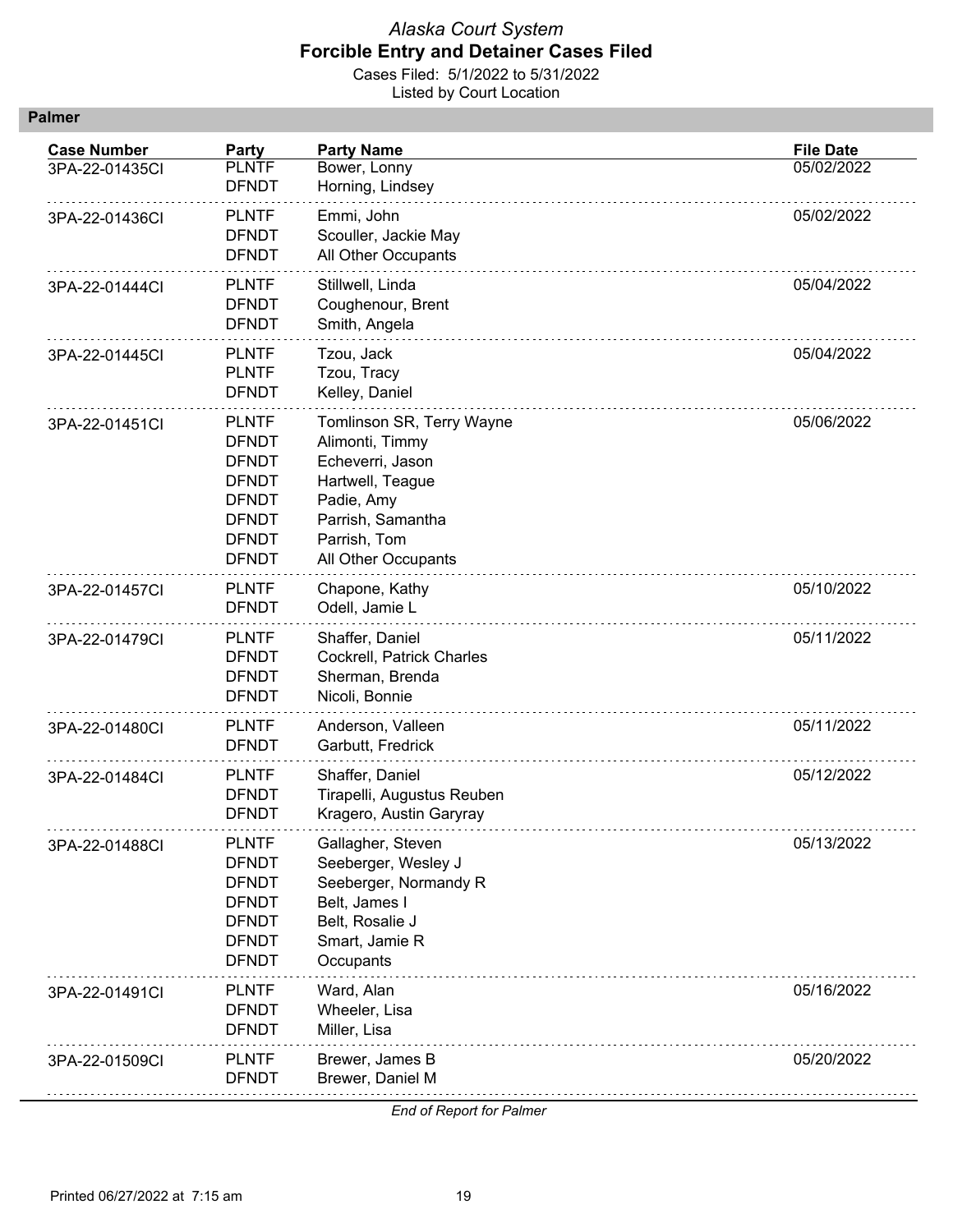Cases Filed: 5/1/2022 to 5/31/2022 Listed by Court Location

#### **Petersburg**

| <b>Case Number</b> | Party                                   | <b>Party Name</b>                                       | <b>File Date</b> |
|--------------------|-----------------------------------------|---------------------------------------------------------|------------------|
| 1PF-22-00023CL     | <b>PI NTF</b><br>PI NTF<br><b>DENDT</b> | Loesch. Ron<br>Webbed Foot Rentals<br>Mazella, Jonathan | 05/23/2022       |
| 1PE-22-00025CI     | <b>PI NTF</b><br><b>DENDT</b>           | North Wind Apartments, LLC<br>Ware, Leticia M           | 05/23/2022       |

*End of Report for Petersburg*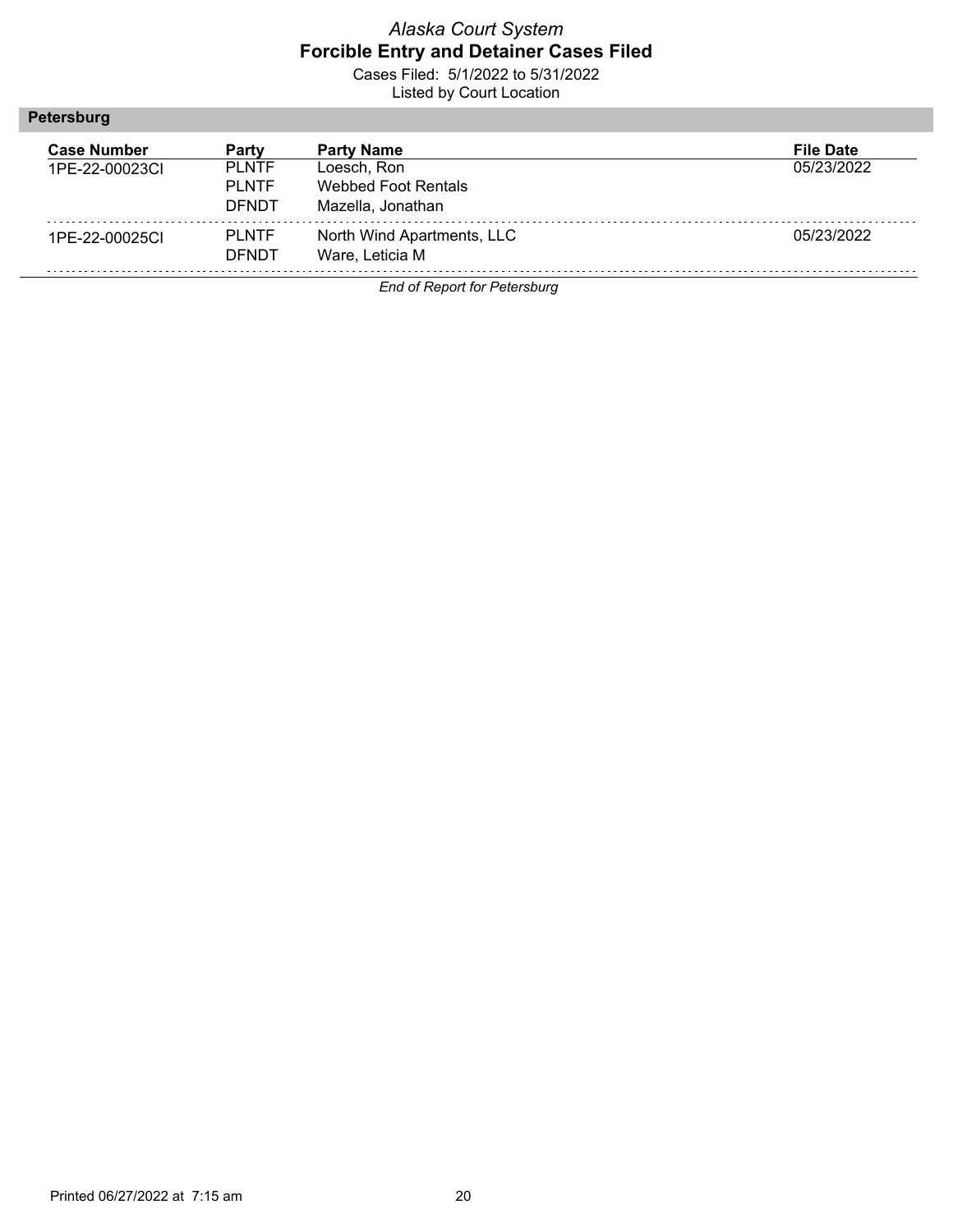Cases Filed: 5/1/2022 to 5/31/2022 Listed by Court Location

| <b>Case Number</b><br>1SI-22-00058CL | Party<br><b>PLNTF</b><br><b>DFNDT</b><br><b>DENDT</b>                        | <b>Party Name</b><br>Mortgage Assets Management LLC<br>Paul, Irene N<br>All Other Occupants                  | <b>File Date</b><br>05/03/2022 |
|--------------------------------------|------------------------------------------------------------------------------|--------------------------------------------------------------------------------------------------------------|--------------------------------|
| 1SI-22-00066CI                       | <b>PLNTF</b><br><b>DENDT</b>                                                 | <b>Baranof Island Housing Authority</b><br>Johnson, Ann Marie E                                              | 05/10/2022                     |
| 1SI-22-00067CL                       | <b>PLNTF</b><br><b>PLNTF</b><br><b>DENDT</b><br><b>DENDT</b><br><b>DENDT</b> | Pellett, Kelly<br><b>KCCR Properties LLC</b><br>Giron, Michael<br>Williams, Elizabeth<br>All Other Occupants | 05/13/2022                     |

*End of Report for Sitka*

**Sitka**